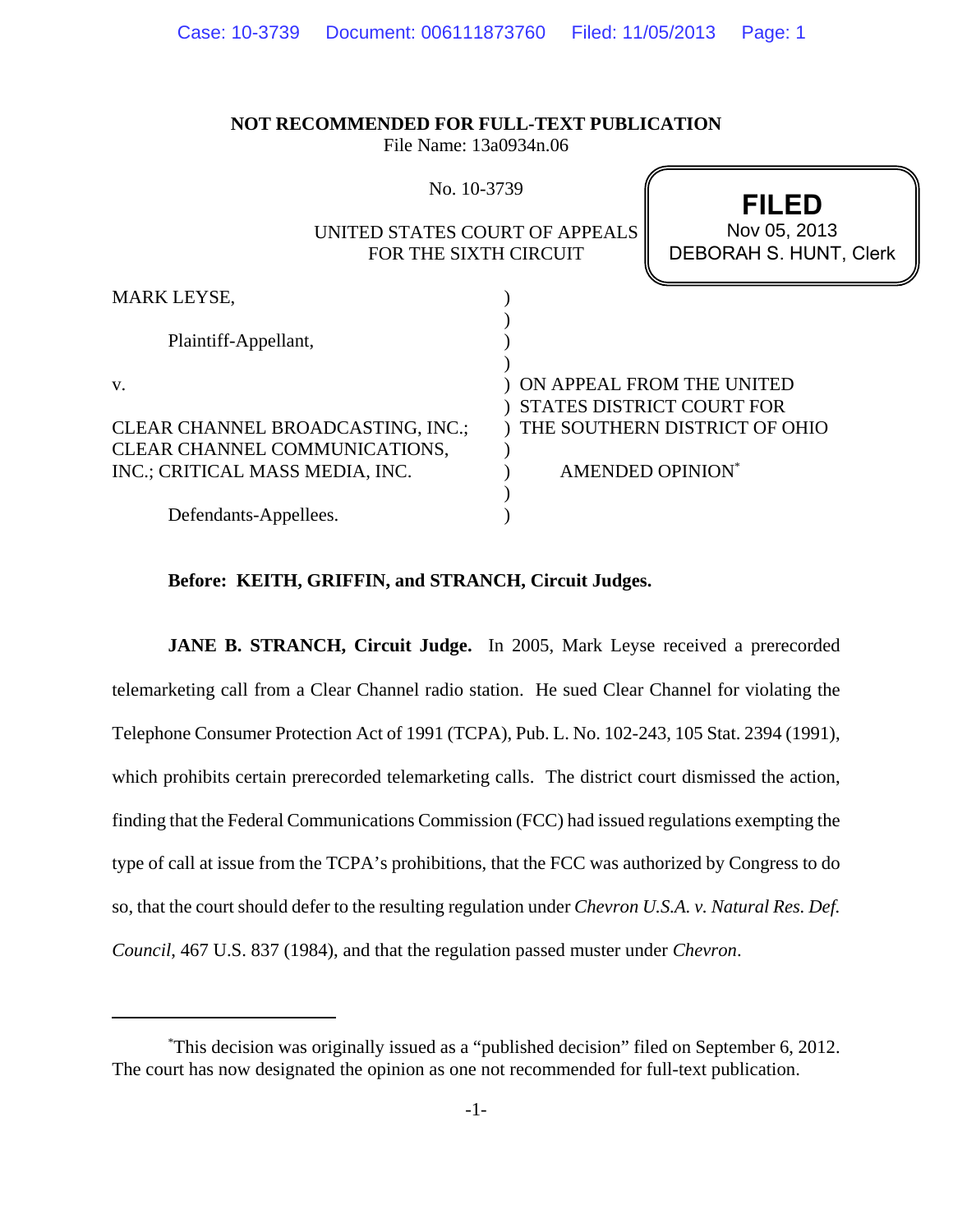On appeal, in addition to arguing over what deference the resulting regulation is due and whether the regulation binds the court under that level of deference, Clear Channel argues that the Hobbs Act deprives this court of subject-matter jurisdiction. While we ultimately conclude that the district court did not have subject-matter jurisdiction to consider Leyse's arguments about the procedural invalidity of the FCC regulations, both the district court and this court do have subjectmatter jurisdiction to consider whether the call at issue in this case fits within the scope of that exemption. Because we find that it does, we **AFFIRM** the judgment of the district court.

# **I. BACKGROUND**

In June 2005, a radio station owned by Clear Channel called Leyse's residential telephone

number and delivered the following prerecorded message:

Hi, this is Al "Bernie" Bernstein from 106.7 Lite FM. In case your favorite station went away, I want to take just a minute to remind you about the best variety of yesterday and today at 106.7. Motown, classic 70s from James Taylor, Elton, and Carole King; it's all here. Each weekday, we kick off the workday with an hour of continuous, commercial-free music. This week, when the music stops at 9:20, be the tenth caller at 1-800-222-1067. Tell us the name of the Motown song we played during that hour, and you'll win one thousand dollars. Easy money. And the best variety from 106.7 Lite FM.

Leyse filed a class-action complaint that same month against the defendants (collectively,

"Clear Channel") in the United States District Court for the Southern District of New York, alleging that the prerecorded telephone call violated the TCPA, 47 U.S.C.  $\S$  227(b)(1)(B), and the corresponding regulation 47 C.F.R. § 64.1200(a)(2). The New York district court granted Clear Channel's motion to dismiss for failure to state a claim under Rule 12(b)(6) of the Federal Rules of Civil Procedure because the court concluded that the FCC had exempted the type of call at issue from the TCPA's prohibitions against prerecorded calls. *Leyse v. Clear Channel Broad., Inc.*, No. 05 CV 6031 HB, 2006 WL 23480 (S.D.N.Y. Jan. 5, 2006). The court held that the FCC's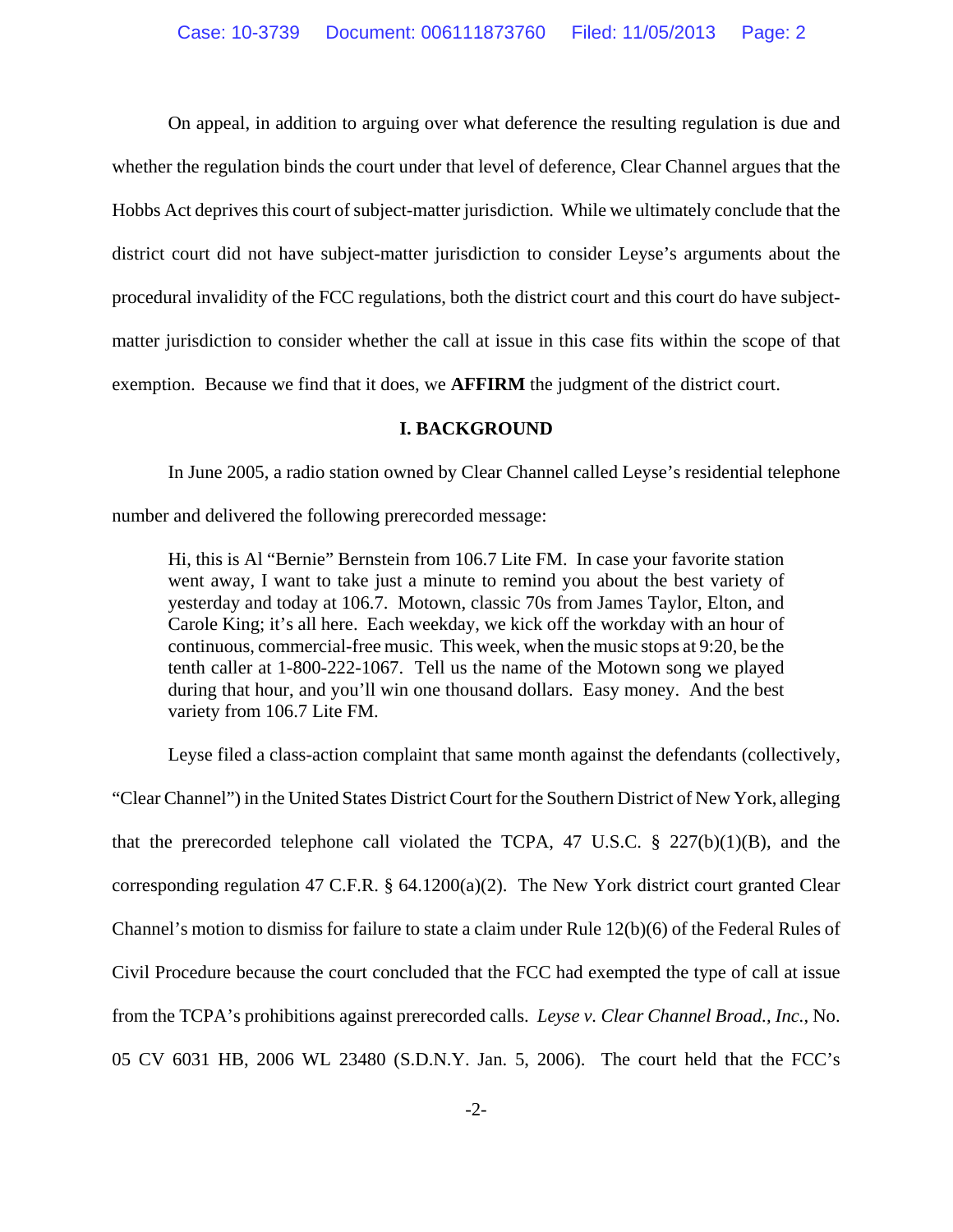determination was entitled to deference under *Chevron* because Congress expressly authorized the FCC to "implement and create exemptions to § 227" and because the exemptions created under this authority were promulgated after notice-and-comment rulemaking. *Id.* at 3.

Leyse appealed to the Second Circuit. During the appeal, the FCC submitted a letter responding to questions posed by the Second Circuit in which the FCC stated its position that the call at issue did not violate § 227 because the FCC had exempted such calls. In the letter, the FCC also argued that the agency's 2003 rule delineating the exemption was protected from collateral attack by the Federal Communications Act and the Hobbs Act, which together "specify the precise procedure for obtaining judicial review of FCC orders and vest exclusive jurisdiction in the courts of appeals." The Second Circuit dismissed the action without prejudice for lack of a federal question and did not reach either the merits of Leyse's arguments or the jurisdictional question posed by the FCC. *Leyse v. Clear Channel Broad., Inc.*, 301 F. App'x 20, 21–22 (2d Cir. 2008).

In April 2009, Leyse filed the present action—one materially identical to the New York action—in Ohio. In May 2009, Clear Channel filed a motion to dismiss for failure to state a claim and the district court granted that motion in June 2010. In doing so, the court concluded that the FCC had exempted the type of call at issue here, a "hybrid call" that both announces a contest and promotes the station generally. The court accorded *Chevron* deference to the FCC's decision to exempt the call, reasoning that Congress expressly delegated to the FCC the power to decide what calls to exempt, that the FCC exercised this power through "notice-and-comment rulemaking procedures in the 2003 and 2005 Orders," and that the FCC had consistently articulated its position.<sup>1</sup>

<sup>&</sup>lt;sup>1</sup>The court also correctly held that the federal-question defect seized on by the Second Circuit no longer existed because of a rule set forth in an intervening Supreme Court opinion. This holding is not challenged on appeal.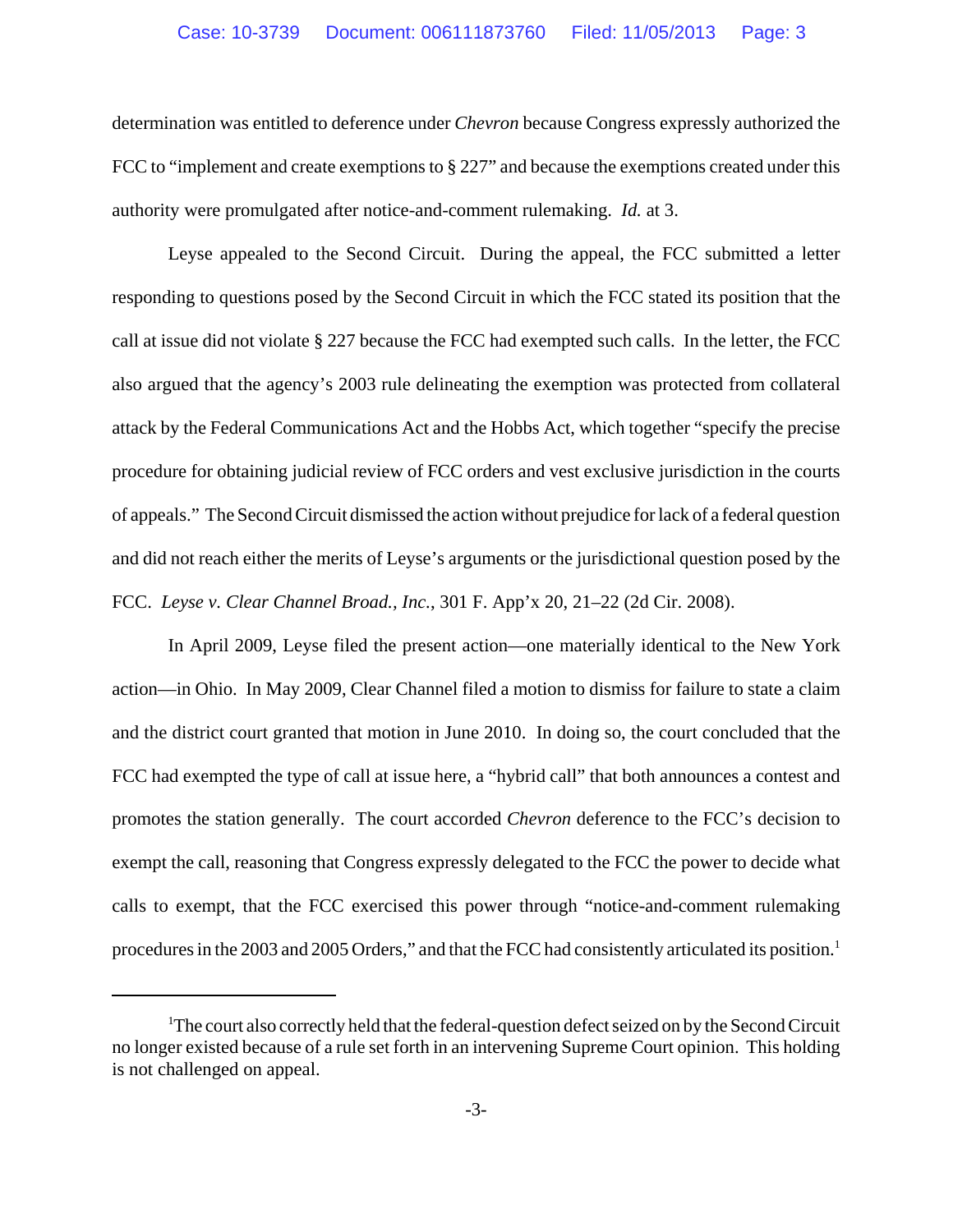Leyse timely appealed the district court's decision. On appeal, he again argues that Clear Channel's message was "not within the scope" of the FCC's exemption. He also argues that even if the message were covered by the exemption, this court should undertake a *Chevron* analysis and refuse deference to the FCC's rule based on a number of procedural infirmities, including: that the rule was "interpretative" as it was only interpreting existing law; that it was not a "logical outgrowth" of the FCC's Notice of Proposed Rulemaking (NPRM); that the FCC had not made the findings required by the TCPA statute as part of the rulemaking; that the reasoning supporting the rule is at odds with reasoning supporting other FCC rules under the TCPA; that comments during the NPRM overwhelmingly opposed exemption of the type of call at issue; and that factual findings about the absence of complaints did not support the order's reasoning. As a result, Leyse argues, the rule is arbitrary and capricious and therefore invalid.

In response, Clear Channel argues that the Hobbs Act precludes subject-matter jurisdiction in this case and that the district court's dismissal should be affirmed. Clear Channel contends that the Hobbs Act and the Federal Communications Act, 47 U.S.C. § 402(a), operate together to deprive the district court below (and this court on appeal) of jurisdiction to consider Leyse's lawsuit under the TCPA. In Clear Channel's view, Leyse's lawsuit is an impermissible collateral attack on the FCC's decision to permit the challenged call and others like it.

### **II. STANDARD OF REVIEW**

We review the district court's decision to grant a motion to dismiss de novo. *Pedreira v. Ky. Baptist Homes for Children, Inc.*, 579 F.3d 722, 727 (6th Cir. 2009).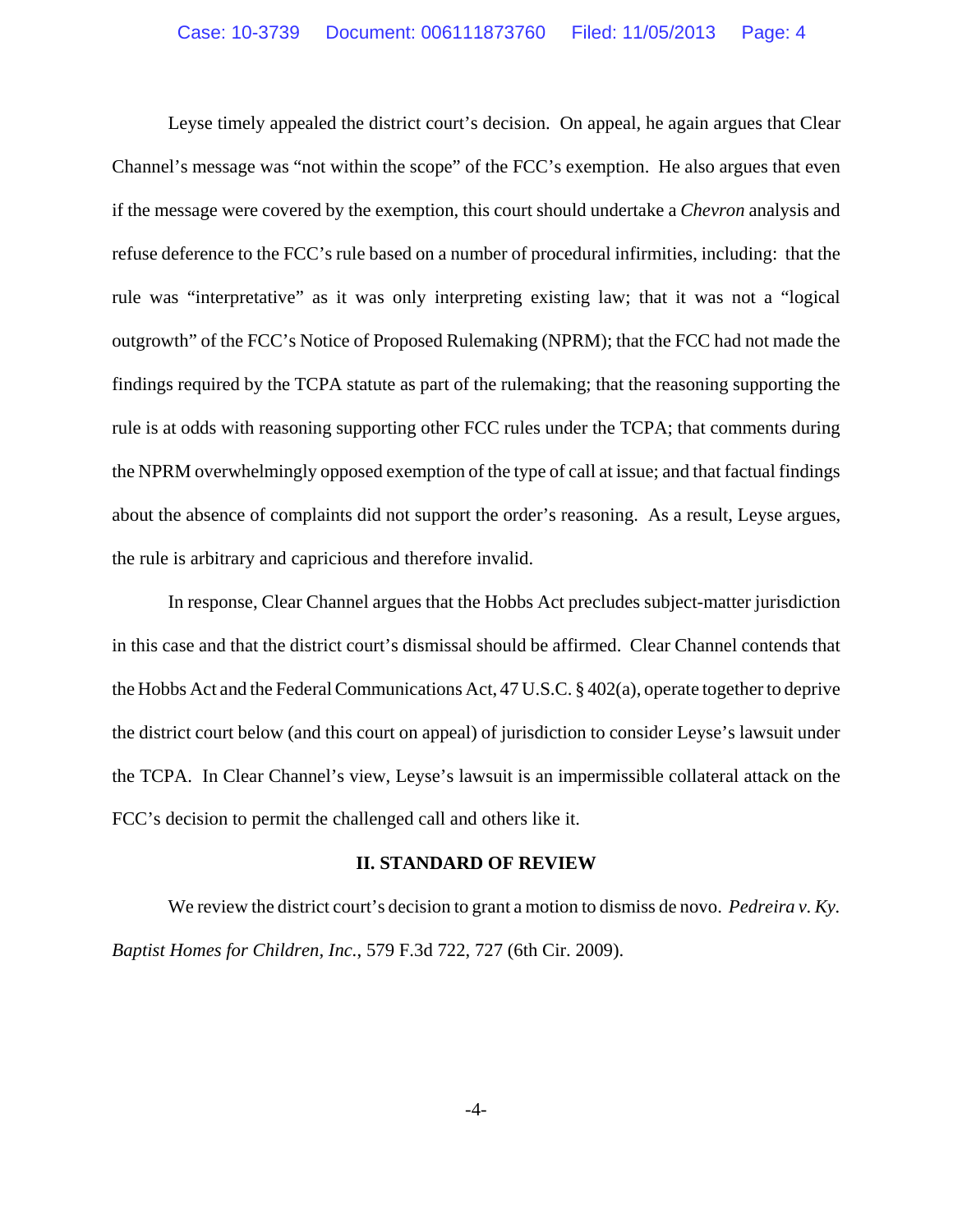### **III. ANALYSIS**

The Hobbs Act and the Federal Communications Act work in tandem to confine the jurisdiction of federal courts over efforts to invalidate certain actions by the FCC. The Federal Communications Act provides that "[a]ny proceeding to enjoin, set aside, annul, or suspend any order of the Commission under this chapter . . . shall be brought as provided by and in the manner prescribed in [the Hobbs Act]." 47 U.S.C. § 402(a). And the Hobbs Act provides that "[t]he court of appeals . . . has exclusive jurisdiction to enjoin, set aside, suspend (in whole or in part), or to determine the validity of (1) all final orders of the Federal Communications Commission made reviewable by section 402(a) of title 47." 28 U.S.C. § 2342. The Hobbs Act contains a further temporal restriction on the jurisdiction of the courts of appeals, stating that "[a]ny party aggrieved by the [FCC's] final order may, within 60 days after its entry, file a petition to review the order in the court of appeals wherein venue lies." *Id.* § 2344.

As an initial matter, we note that resolving a TCPA claim like Leyse's does not *necessarily* implicate the Hobbs Act. Leyse's argument proceeds in two parts: First, he argues that Clear Channel's call simply did not fit within the TCPA exemption the FCC had created by rule. Second, and only if he loses on this first argument, Leyse argues that the FCC rule should not be enforced pursuant to a *Chevron* analysis. Thus, we only reach the question of Hobbs Act and its jurisdictional restrictions if we disagree with Leyse as to the scope of the FCC's rule. *See CE Design, Ltd. v. Prism Business Media, Inc.*, 606 F.3d 443, 446 n.3 (7th Cir. 2010) ("Although the Hobbs Act prevents the district court from considering the validity of final FCC orders, the court retains jurisdiction to determine whether the parties' actions violate FCC rules.").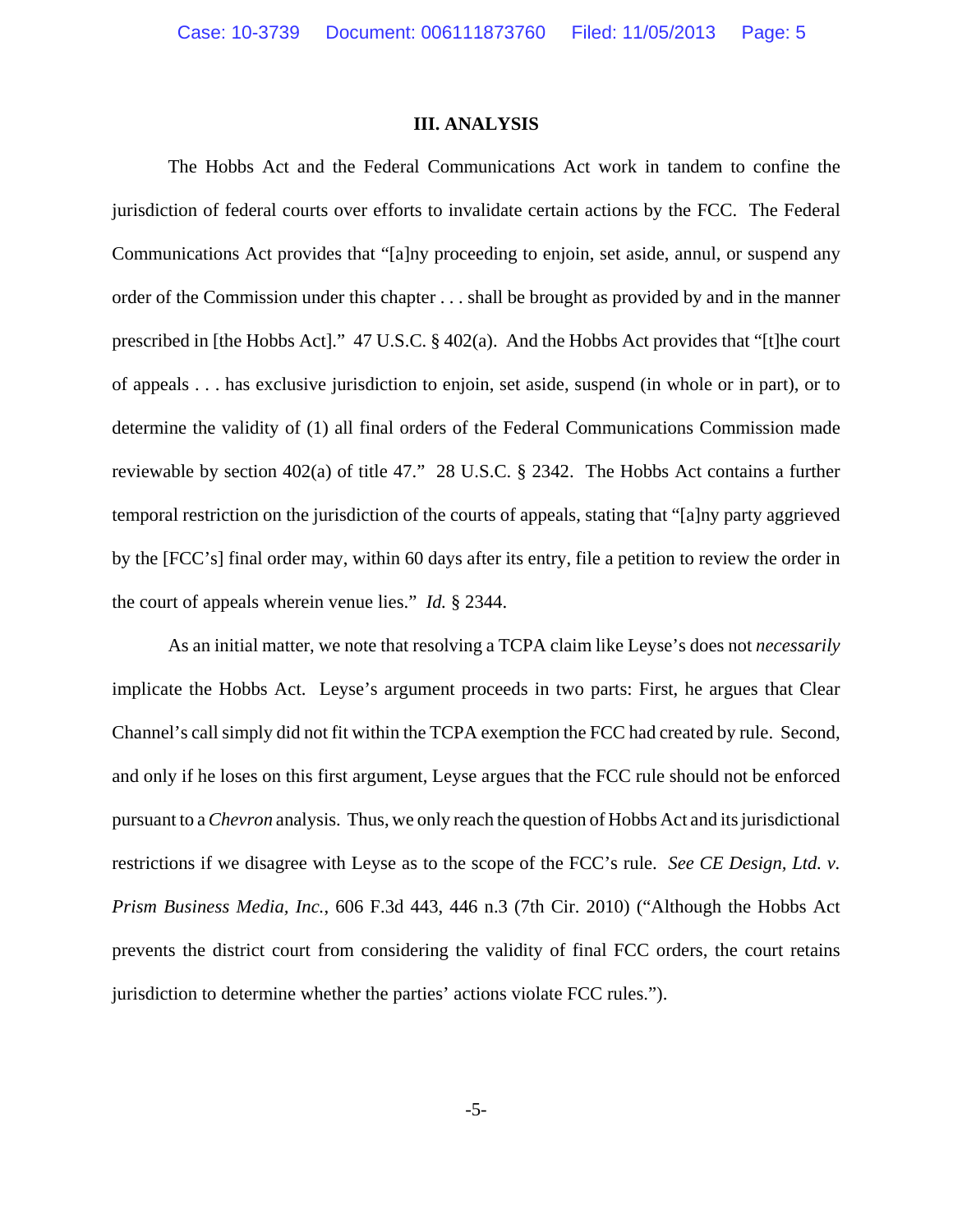# **A. Scope of the FCC's rule**

. . .

. . . .

Leyse argues that the prerecorded call he received lies outside the category of calls the FCC exempted from the TCPA's prohibitions. We disagree.

The TCPA (codified in relevant part at 47 U.S.C. § 227) regulates telemarketing. Congress found that telemarketing was pervasive and that "[u]nrestricted telemarketing . . . can be an invasion of privacy." TCPA §§ 2(1), 2(5). Federal law was therefore needed to balance "[i]ndividuals' privacy rights, public safety interests, and commercial freedoms of speech and trade . . . in a way that protects the privacy of individuals and permits legitimate telemarketing practices." *Id.* § 2(9). And Congress explicitly found that the "Federal Communications Commission should have the flexibility to design different rules for those types of automated or prerecorded calls that it finds are not considered a nuisance to privacy, or for noncommercial calls, consistent with the free speech protections embodied in the First Amendment." *Id.* §2(13).

The TCPA's provisions prohibiting prerecorded calls—which also exempt certain prerecorded calls from that prohibition—provide, in relevant part, as follows:

(b) Restrictions on the use of automated telephone equipment

(1) Prohibitions It shall be unlawful for any person within the United States . . .

(B) to initiate any telephone call to any residential telephone line using an artificial or prerecorded voice to deliver a message without the prior express consent of the called party, *unless the call is* . . . *exempted by rule or order by the Commission under paragraph (2)(B)*;

(2) Regulations; exemptions and other provisions

The *Commission shall prescribe regulations* to implement the requirements of this subsection. In implementing the requirements of this subsection, *the Commission*--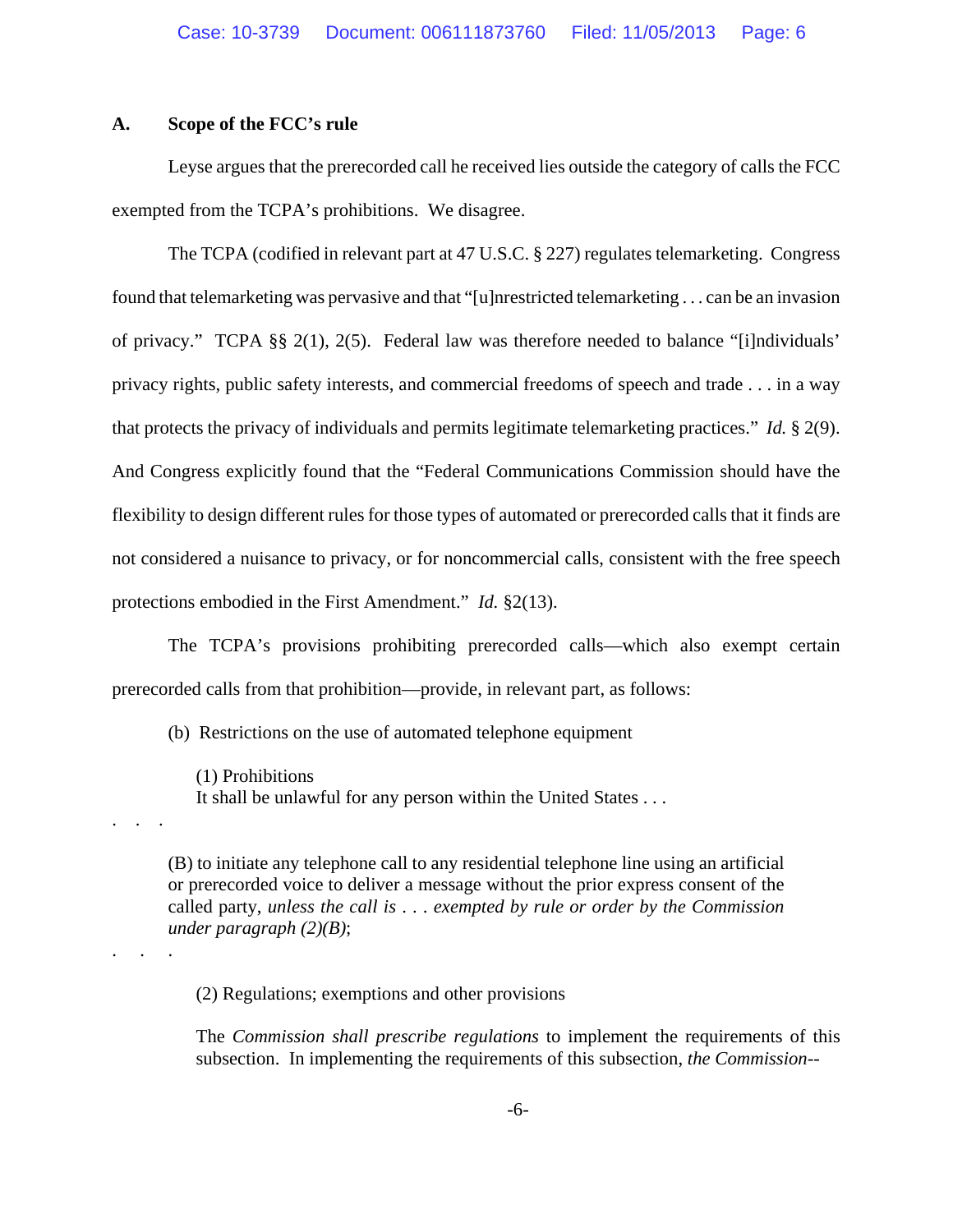(B) *may, by rule or order, exempt from the requirements of paragraph (1)(B)* of this subsection, subject to such conditions as the Commission may prescribe--

. . . .

. . . .

(ii) such classes or categories of calls made for commercial purposes as the Commission determines--

(I) will not adversely affect the privacy rights that this section is intended to protect; and

(II) do not include the transmission of any unsolicited advertisement.2

47 U.S.C. § 227(b)(1), (b)(2) (emphasis added). So in § 227(b)(2), Congress expressly (1) mandates that the FCC prescribe regulations to implement the subsection, and (2) gives the FCC the power to exempt prerecorded, commercial calls from the general prohibition on prerecorded calls to a residential phone line.

In 1992, the FCC began and completed the notice-and-comment "rulemaking mandated by the statute," in which it, among other things, "define[d] the contours of statutorily permissible exemptions to the prohibitions of the statute." *Notice of Proposed Rulemaking*, 7 FCC Rcd. 2736, ¶ 1 (Apr. 17, 1992) (1992 NPRM); *accord in re Rules and Regulations Implementing the Telephone Consumer Protection Act of 1991*, 7 FCC Rcd. 8752,¶¶ 2-5 (Oct. 16, 1992) (1992 Report and Order). The FCC exempted prerecorded calls "that [are] made for a commercial purpose but do[] not include the transmission of any unsolicited advertisement."3 47 C.F.R. § 64.1200(c)(2) (1992); *accord* 1992

<sup>2</sup> An *unsolicited advertisement* is defined as "any material advertising the commercial availability or quality of any property, goods, or services which is transmitted to any person without that person's prior express invitation or permission, in writing or otherwise." 47 U.S.C. § 227(a)(5).

<sup>&</sup>lt;sup>3</sup>The FCC's definition of *unsolicited advertisement* is materially identical to Congress's definition in § 227. *Compare* 47 U.S.C. § 227, *with* 47 C.F.R. § 64.1200(f)(5) (1992).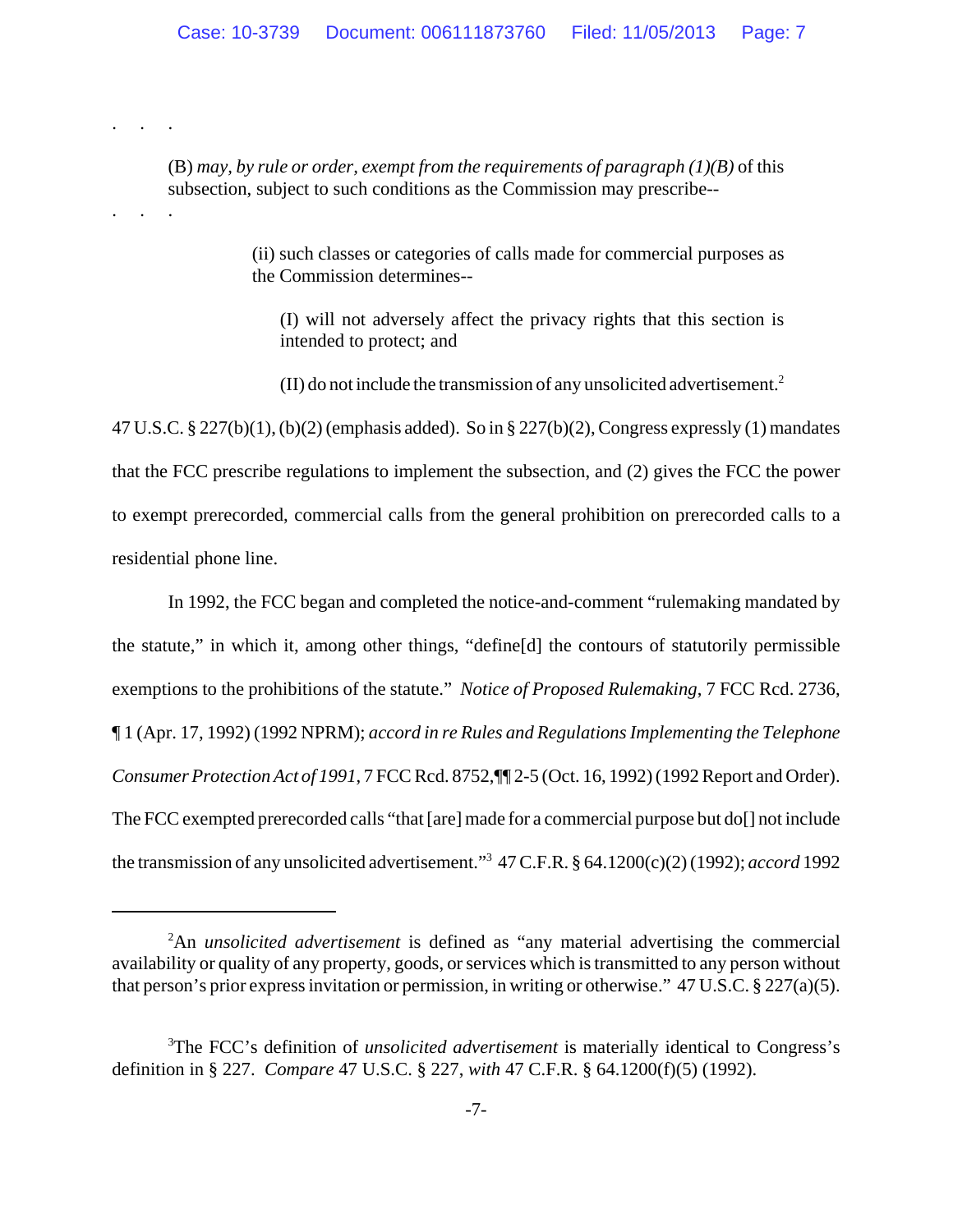Report and Order ¶ 5, Appendix B. In formulating this rule, the FCC reasoned that "[s]ome messages, albeit commercial in nature, do not seek to sell a product or service and do not tread heavily upon privacy concerns." 1992 NPRM [11.]

In April 2000, a member of the public, Robert Biggerstaff, asked the FCC to clarify its exemption decision in several respects, including how it applied to prerecorded calls from television and radio stations. Biggerstaff noted that "television and radio stations are using recorded messages to solicit consumers to tune into their broadcasts." He argued that these prerecorded calls should not be exempt from § 227(b)'s prohibitions, reasoning that "radio and TV stations are commercial entertainment 'services' and make money from the viewers—even if the consumer is not paying the station directly for the 'service.' In addition, the viewers receive advertising when they tune in."

The FCC addressed Biggerstaff's request along with many other matters in its new noticeand-comment rulemaking that began in 2002 and was completed in 2003. *Notice of Proposed Rulemaking*, 17 FCC Rcd. 17459, ¶¶ 1, 13, n.122 (Sept. 18, 2002) (2002 NPRM); *in re Rules and Regulations Implementing the Telephone Consumer Protection Act of 1991*, 18 FCC Rcd. 14014 (July 3, 2003) (2003 Report and Order). The FCC's decision to reevaluate these rules, which entails public input, was related to heightened privacy concerns prompted by advances in technology, changes in telemarketing practices, and increases in the amount of telemarketing. 2002 NPRM ¶¶ 1, 7, 11.

The FCC specifically sought comment on issues related to "prerecorded messages sent by radio stations or television broadcasters that encourage telephone subscribers to tune in at a particular time for a chance to win a prize or some similar opportunity." *Id.* at ¶ 32. The footnote following this sentence referenced Biggerstaff's request for clarification. *Id*. at ¶ 32, n. 122. More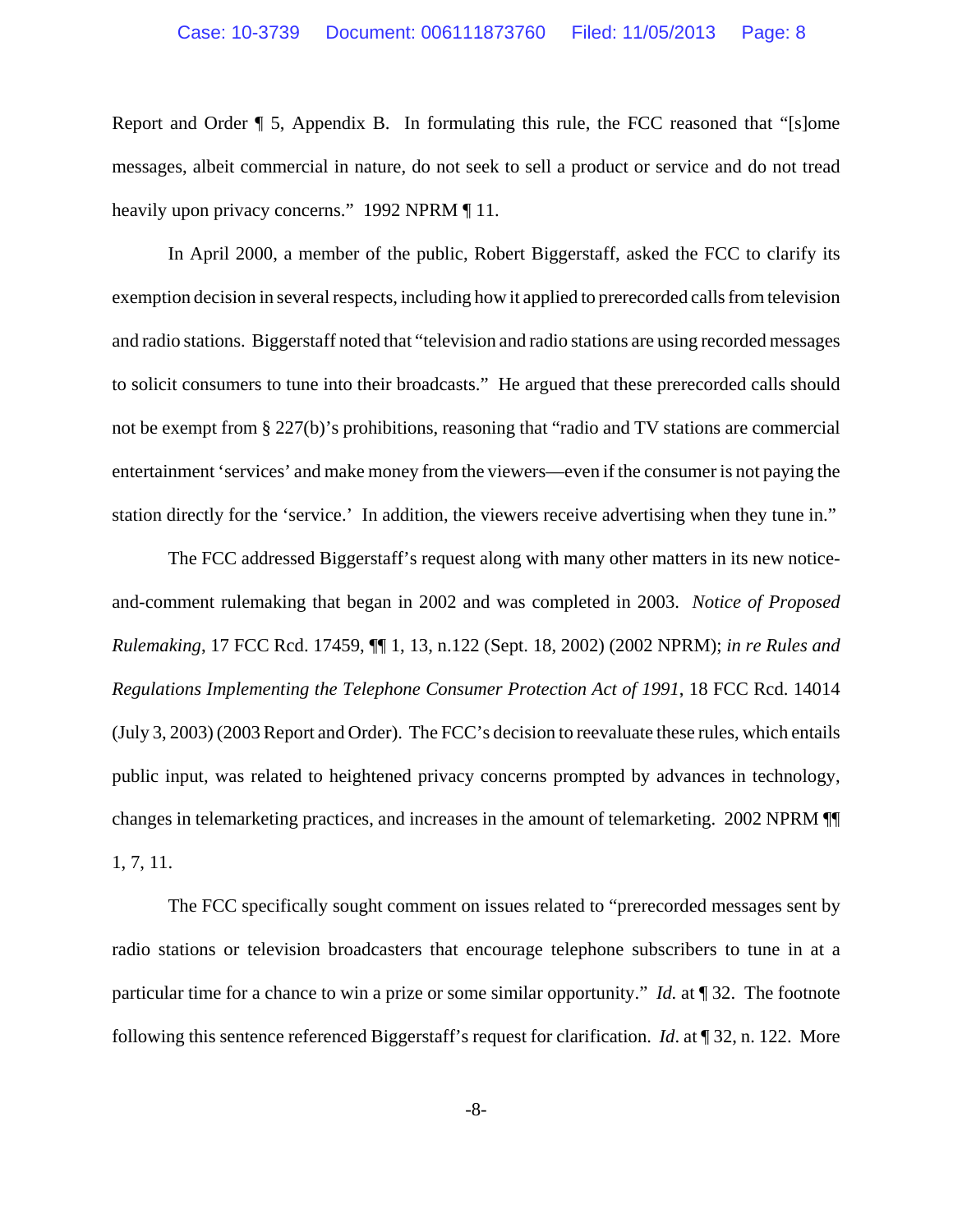broadly, the FCC asked whether these kinds of prerecorded calls needed to be specifically addressed and what kinds of rules would strike the appropriate balance between "consumers' interest in restricting unsolicited advertising with commercial freedoms of speech?" *Id.* at ¶ 32.

Commenters addressing this question divided into two camps that both framed the issue broadly.

A number of commenters, including litigants and attorneys for litigants in TCPA cases, expressed the views that calls from broadcasters are inherently commercial because such calls are intended to increase the station's audience to become more attractive to advertisers. For example, one commenter argued that calls "need not offer something for sale to nonetheless still have advertised the commercial availability or quality of a product or service[.]" . . .

Broadcasters took the opposite tack. The National Association of Broadcasters (NAB) argued that "free over-the-air radio and television broadcasts are not consumer products or services that are bought and sold in commercial transactions. Instead, over-the-air radio and television broadcasts are sources of news, information and entertainment programming that are by federal mandate available for free to every person within a station's listening or viewing area." Thus, according to the NAB, broadcast programming is "not 'commercially' available to listeners and viewers," and therefore "concepts of 'commercial' availability or quality simply have no applicability to the programming that broadcasters transmit over the public airwaves." [The NAB therefore concluded that] "broadcast audience invitation calls, which do not seek to sell a product or service, are not advertisements."

(Apr. 11, 2007 FCC Letter at 3–4 (citations omitted).)

The FCC sided with the NAB in the resulting 2003 Report and Order, stating that

[t]he Commission sought comment on prerecorded messages sent by radio stations or television broadcasters that encourage telephone subscribers to tune in at a particular time for a chance to win a prize or similar opportunity. . . . Few commenters in this proceeding described either receiving such messages or that they were particularly problematic. The few commenters who addressed the issue were split on whether such messages fall within the TCPA's definition of "unsolicited advertisement" and are thus subject to the restrictions on their delivery. We conclude that if the purpose of the message is merely to invite a consumer to listen to or view a broadcast, such message is permitted under the current rules as a commercial call that "does not include the transmission of any unsolicited advertisement" and under the amended rules as "a commercial call that does not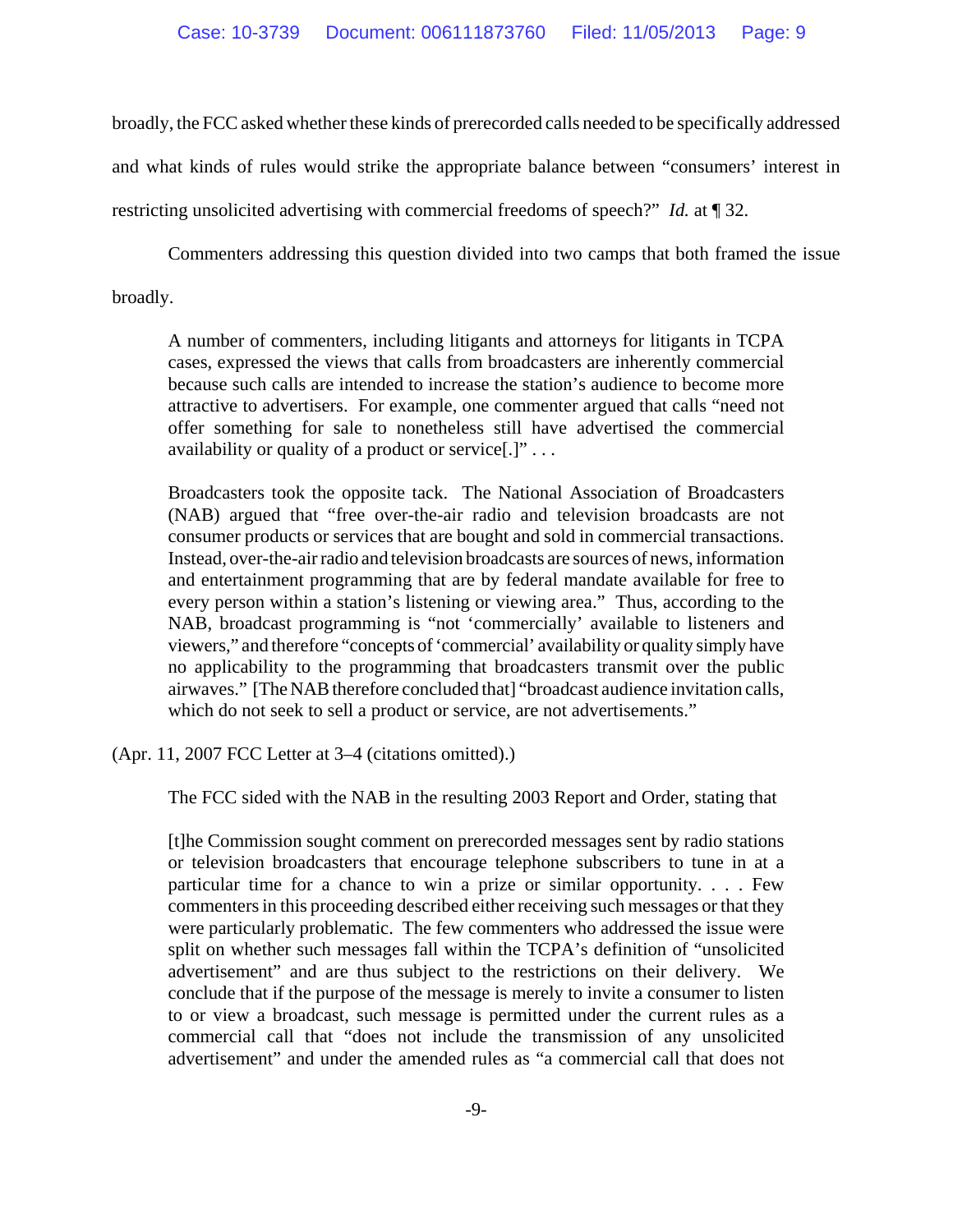include or introduce an unsolicited advertisement or constitute a telephone solicitation." The Commission reiterates, however, that messages that are part of an overall marketing campaign to encourage the purchase of goods or services or that describe the commercial availability or quality of any goods or services, are "advertisements" as defined by the TCPA.

2003 Report and Order ¶ 145 (footnotes omitted). The FCC did distinguish between messages that invite a consumer to listen to or view a free broadcast and "messages that encourage consumers to listen to or watch programming . . . for which the consumer must pay (e.g. cable, digital satellite, etc.), [which] would be considered advertisements for purposes of our rules." *Id.* at ¶ 145 n.499.

In April 2005, the FCC issued its final rule, reaffirming its position exempting prerecorded calls that invited a "consumer to listen to or view a broadcast" from § 227(b)'s prohibition. *Final Rules and Regulations Implementing the Telephone Consumer Protection Act of 1991*, 70 Fed. Reg. 19330-01, 19335 (April 13, 2005) (2005 Final Rule). This final rule was promulgated through notice-and-comment rulemaking in which the FCC considered comments, applications for reconsideration, oppositions, and replies. *Id.* at 19330–32. In fact, the FCC denied a petition for reconsideration from Biggerstaff that challenged—for essentially the same reasons advanced in his request for clarification in 2000—the FCC decision to exempt broadcaster prerecorded calls. *Id.* at 19336.

The FCC has even opined in its letter to the Second Circuit that the exact call at issue in this case—which it characterizes as a "hybrid call that both announces a contest and contains a general promotion for the station"—is exempt and therefore permissible under the TCPA. (Apr. 11, 2007 FCC Letter at 6-9.) The FCC argues that the "2003 TCPA Order makes clear that neither telephone messages containing general promotional announcements for broadcast stations nor messages inviting the recipient to listen to specific broadcasts are 'unsolicited advertisements.' Both are thus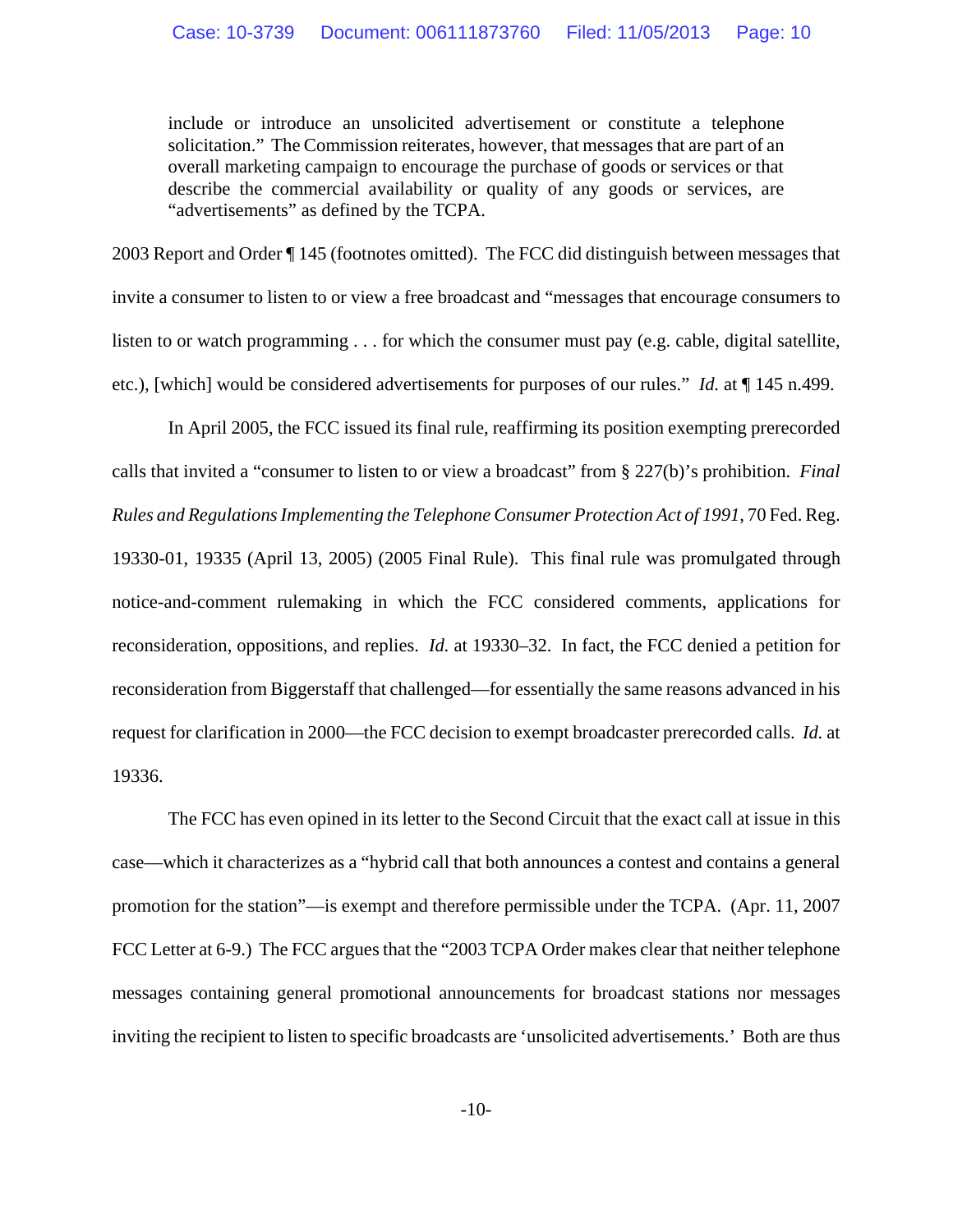permitted under the rules." (*Id.* at 7.) The key principle underlying the FCC's conclusion is "the idea that over-the-air broadcasts inherently are not commercial." (*Id.* at 8) That principle underlies the distinction the FCC draws between an "over-the-air broadcast and a paid-for service" because that principle is the

only rationale that explains why the Commission treated differently two telephone messages concerning the same programming: a telemarketing message that promotes a free broadcast show is deemed not to address the commercial availability or quality of the programming (and is within the Commission's statutory discretion to exempt it from TCPA restrictions), but a promotion for programming—even the very same programming—provided by a paid-for service is deemed a commercial advertisement that is barred under the statute. . . . In light of that rationale, it follows directly that the exemption covers both specific and general promotions for broadcast programming provided without charge to the listener.

(*Id.*)

In the face of the three consistent positions taken by the FCC—the 2003 Report and Order, the 2005 Final Rule, and the 2007 FCC Letter—Leyse argues that the FCC exemption decision does not extend to the call he received because that call promoted a broadcast *and* the radio station generally, but the exemption in his view covers calls promoting *only* a broadcast. Although a promotion for a broadcast is distinguishable from a promotion for a station, this distinction is trivial. Broadcasts appear on stations and by promoting a broadcast, the promoters are also impliedly promoting the station on which that broadcast appears. But even if the distinction Leyse draws were meaningful, the key principle underlying the exemption extends to calls promoting specific broadcasts or a radio station generally or both. Leyse's argument therefore fails. The FCC has decided to exempt this type of phone call from § 227(b)'s prohibitions.<sup>4</sup>

<sup>&</sup>lt;sup>4</sup>In its letter to the Second Circuit, the FCC states that it has determined that the phone call at issue fit within the scope of the exemption. The FCC then argues that a federal court disagreeing with such an interpretation should refer the question to the Commission for the agency to formally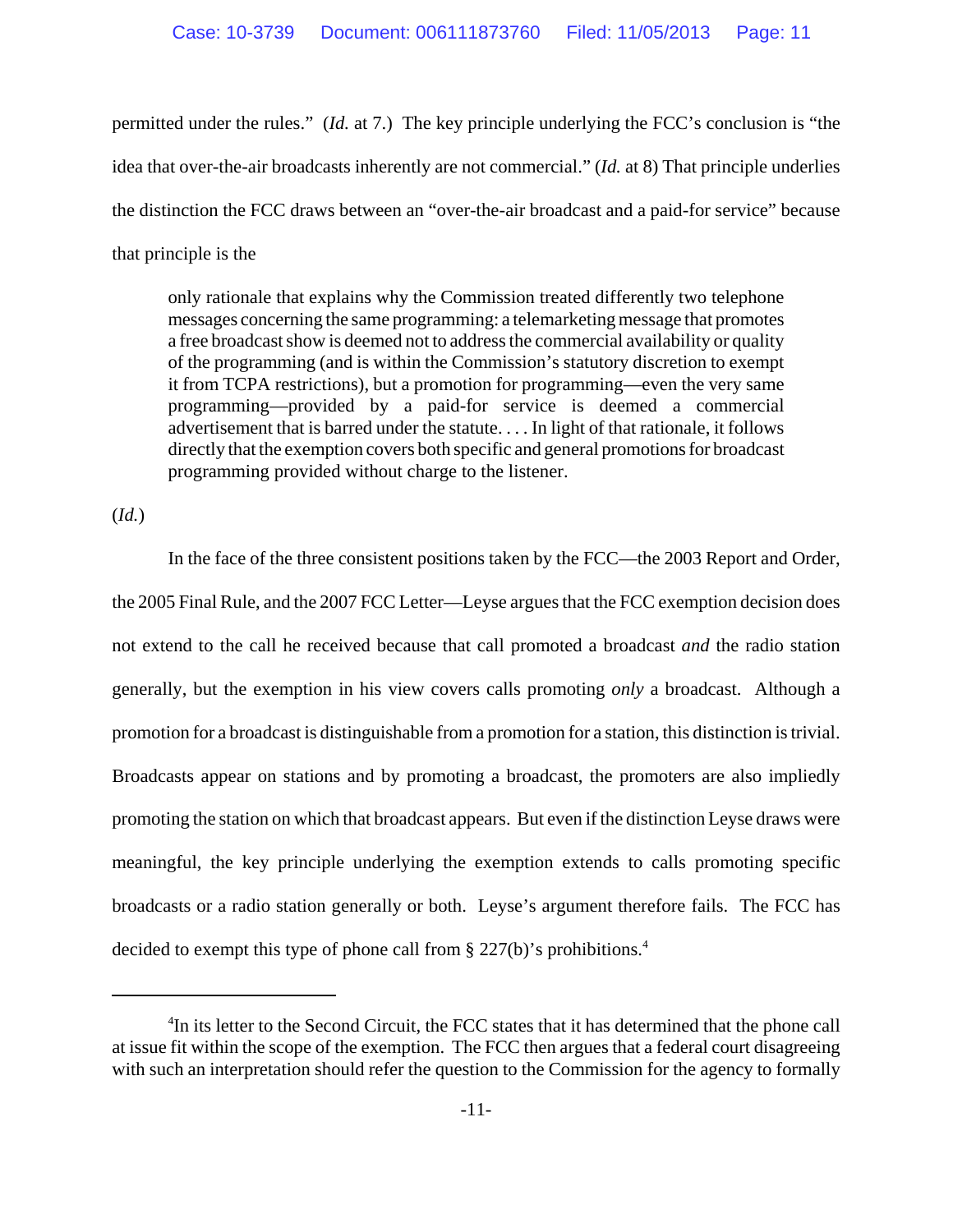Having found that Clear Channel's call fits within the TCPA exemption created by the FCC, we turn to Leyse's alternative argument.

### **B.** *Chevron* **deference**

Leyse argues that this court should consider and reject the FCC exemption rulemaking because it is neither binding nor persuasive authority under the familiar *Chevron* two-step framework for considering "an agency's construction of the statute which it administers." *Chevron*, 467 U.S. at 842. In response, Clear Channel argues that the *Chevron* framework is precisely the type of inquiry that the Hobbs Act vests within the exclusive purview of the Courts of Appeals. Thus, they argue, the district court did not have subject-matter jurisdiction to reach the *Chevron* analysis and we have no jurisdiction to do so in this appeal. In support, Clear Channel cites *CE Design*, in which the Seventh Circuit held that the district court lacked jurisdiction to apply step one of the twopart *Chevron* test. 606 F.3d at 447–49 & n.5. For his part, Leyse claims that the Hobbs Act does not apply here because (1) the FCC rule at issue was not an "order" within the meaning of the Hobbs Act and the Federal Communications Act (FCA), and (2) the suit is not a "proceeding to enjoin" the FCC rule, within the meaning of the FCA.

We generally consider questions of subject-matter jurisdiction before resolving questions on the merits. *See Allen v. Highlands Hosp. Corp.*, 545 F.3d 387, 400 (6th Cir. 2008). In this case, however, Leyse's first argument as to why the Hobbs Act does not apply in this case circles back to his arguments about *Chevron* deference. Thus, for the sake of clarity, we will start by considering the merits of Leyse's *Chevron* argument, and then turn back to the jurisdictional provisions of the

resolve the matter under the doctrine of primary jurisdiction. Because we do not disagree with the FCC's interpretation of its own rule in this instance, we do not need to address this argument.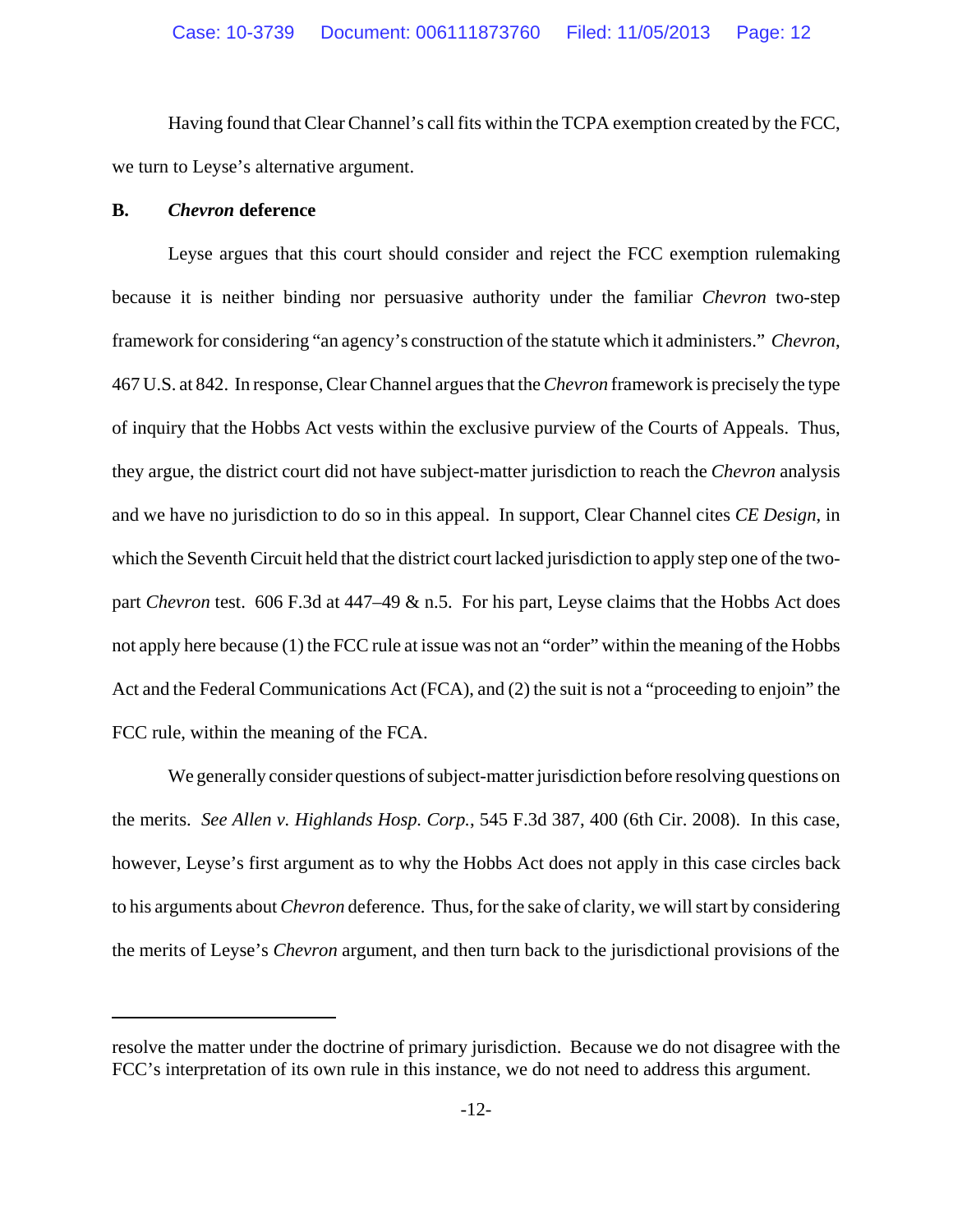Hobbs Act.

An "administrative implementation of a particular statutory provision qualifies for *Chevron* deference when it appears that Congress delegated authority to the agency generally to make rules carrying the force of law, and that the agency interpretation claiming deference was promulgated in the exercise of that authority." *United States v. Mead Corp.*, 533 U.S. 218, 226–27 (2001). Express congressional authorization to engage in notice-and-comment rulemaking is "a very good indication]" that Congress delegated authority to the agency. *Id.* at 229–30. "Thus, the overwhelming number of our cases applying *Chevron* deference have reviewed the fruits of noticeand-comment rulemaking . . . ." *Id.* at 230. Put another way, if Congress explicitly leaves gaps in the statutory scheme for the agency to fill, then Congress has expressly delegated "'authority to the agency to elucidate a specific provision of the statute by regulation.'" *Id.* at 227 (quoting *Chevron*, 467 U.S. at 844). "[A]nd any ensuing regulation is binding in the courts unless procedurally defective, arbitrary or capricious in substance, or manifestly contrary to the statute." *Id.*

The present case possesses the factors that the Supreme Court found significant in granting *Chevron* deference. Section 227(b)(2)—which, among other things, sets forth the types of prerecorded calls that regulation could exempt from the TCPA's prohibitions—authorizes and requires the FCC to promulgate implementing regulations: "The Commission shall prescribe regulations to implement the requirements of this subsection." And § 227(b)(2)(B) authorizes the FCC, "by rule or order, [to] exempt from the [prohibition regarding prerecorded calls] . . . (i) such classes or categories of calls made for commercial purposes as the Commission determines (I) will not adversely affect . . . privacy rights . . .; and (II) do not include the transmission of any unsolicited advertisement." So the statute both explicitly leaves gaps for the FCC to fill and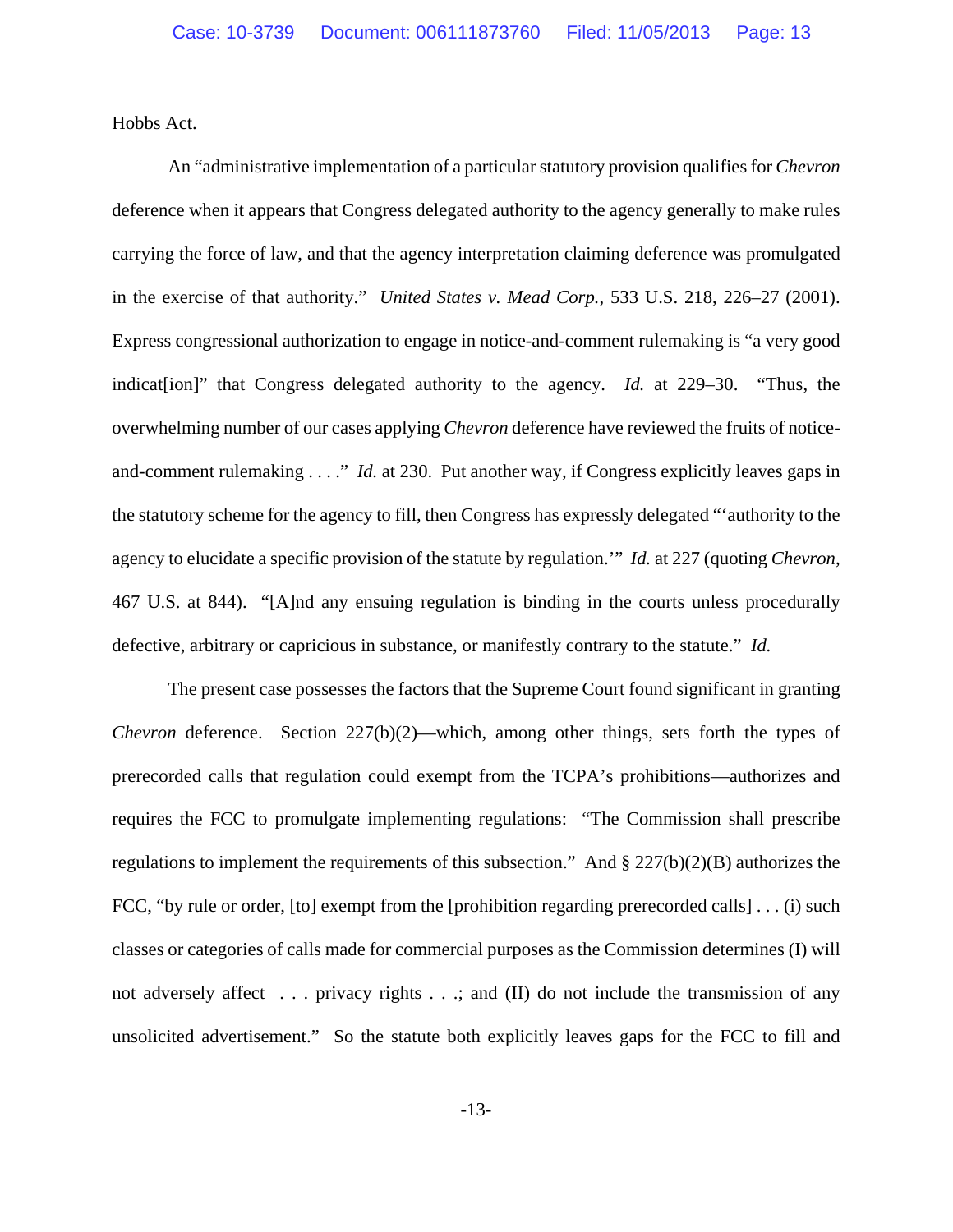authorizes and requires the FCC to engage in notice-and-comment rulemaking. Congress also made clear through its statutory findings that it envisioned a large role for the FCC in crafting rules that strike the appropriate balance between protecting consumers' privacy and permitting legitimate telemarketing:

While the evidence presented to the Congress indicates that automated or prerecorded calls are a nuisance and an invasion of privacy, regardless of the type of call, the Federal Communications Commission should have the flexibility to design different rules for those types of automated or prerecorded calls that it finds are not considered a nuisance or invasion of privacy, or for noncommercial calls, consistent with the free speech protections embodied in the First Amendment of the Constitution.

TCPA § 2(13); *accord* TCPA § 2(9). In sum, the statute is replete with evidence that Congress intended the FCC to promulgate rules carrying the force of law that determine what kinds of prerecorded calls are permissible and what kinds are not.

And the FCC was similarly clear that it was exercising that authority in promulgating rules through notice-and-comment rulemaking. The FCC issued Notices of Proposed Rulemaking in 1992 and 2002; received and considered comments, requests for clarification, and petitions for reconsideration; and completed its rulemaking in Orders and a Final Rule that set forth the basis for its determination. *See* 5 U.S.C. § 553(b)–(e) (setting forth the requirements for notice-and-comment rulemaking, among other things). Because Congress intended the FCC to set forth legally binding rules governing which prerecorded calls are permissible, and because the FCC's exemption decision was promulgated in the exercise of that authority, that decision qualifies for *Chevron* deference. *See Mead*, 533 U.S. at 226–27.

Leyse argues that *Chevron* deference does not apply because the FCC's exemption decision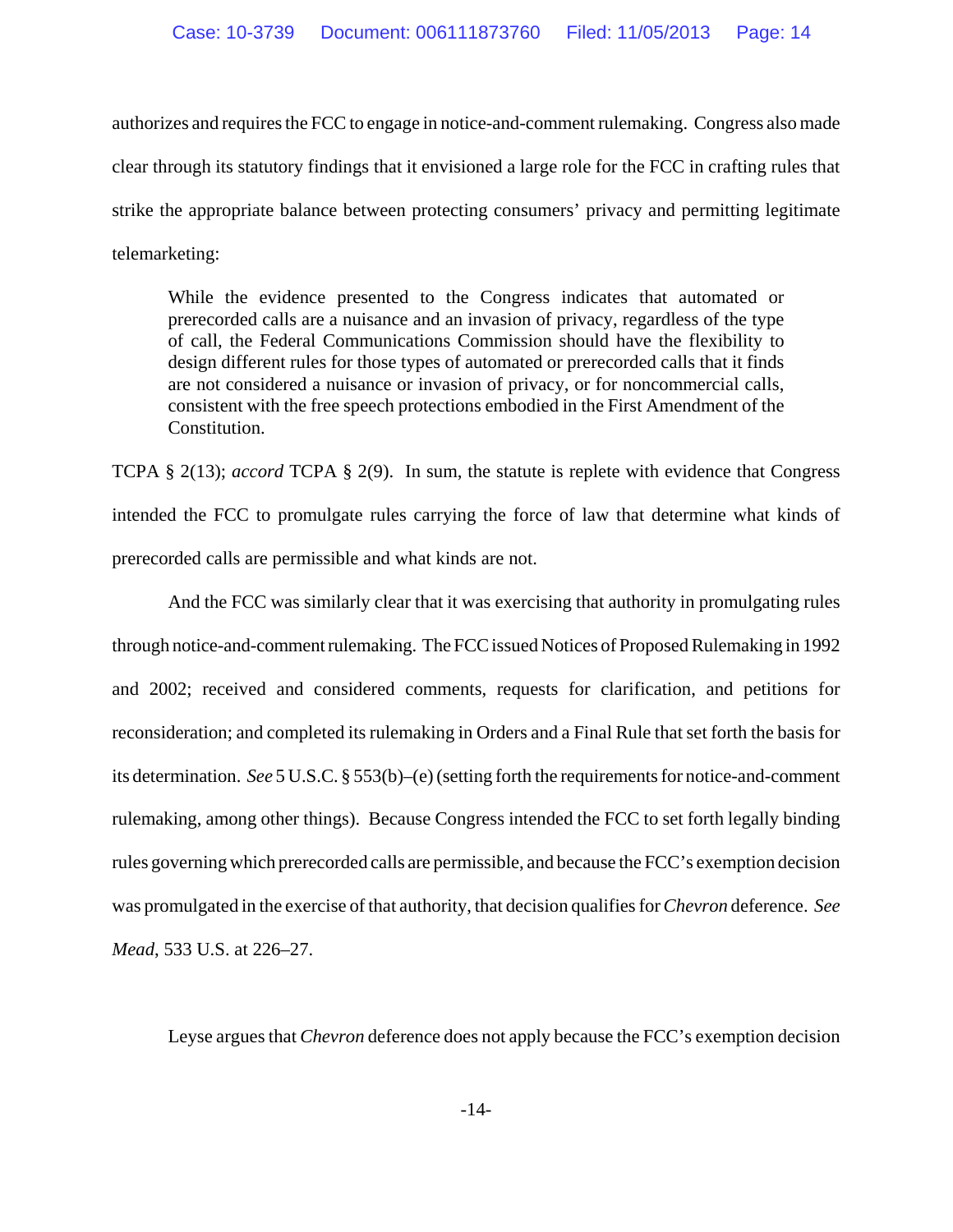is an interpretive rule rather than a legislative rule. A fundamental flaw with this argument is that even if Leyse is correct that the FCC's decision was an interpretive rule, *Chevron* deference would still apply. *Mead* held that an

administrative implementation of a particular statutory provision qualifies for *Chevron* deference when it appears that Congress delegated authority to the agency generally to make rules carrying the force of law, and that the agency interpretation claiming deference was promulgated in the exercise of that authority. Delegation of such authority may be shown in a variety of ways, as by an agency's power to engage in adjudication or notice-and-comment rulemaking, or by some other indication of a comparable congressional intent.

533 U.S. at 226–27. So the key inquiry is whether Congress delegated the necessary authority, not whether the rule is termed interpretive or legislative. The necessary authority was unquestionably delegated here. As discussed above, Congress expressly delegated authority to the FCC to make exemption decisions carrying the force of the law. 47 U.S.C. § 227(b)(2) (requiring rulemaking and explicitly leaving gaps for the FCC to fill in  $\S 227(b)(2)(B)$ ). And the FCC exercised that authority by crafting the exemption decision through notice-and-comment rulemaking. 2002 NPRM; 2003 Report and Order; 2005 Final Rule. The FCC's decision is therefore entitled to *Chevron* deference under *Mead*.

Leyse attempts to escape this conclusion by arguing that the FCC's exemption decision was not a logical outgrowth of the 2002 NPRM. Final rules adopted through notice-and-comment rulemaking "must be a logical outgrowth of the rule proposed." *Long Island Care at Home, Ltd. v. Coke*, 551 U.S. 158, 174 (2007) (internal quotation marks omitted). That principle stems from 5 U.S.C. § 553(b)(3), which requires an agency engaged in "notice-and-comment rulemaking to publish in its notice of proposed rulemaking 'either the terms or substance of the proposed rule or a description of the subjects and issues involved.'" *Id.* (quoting 5 U.S.C. § 553(b)(3)). The logical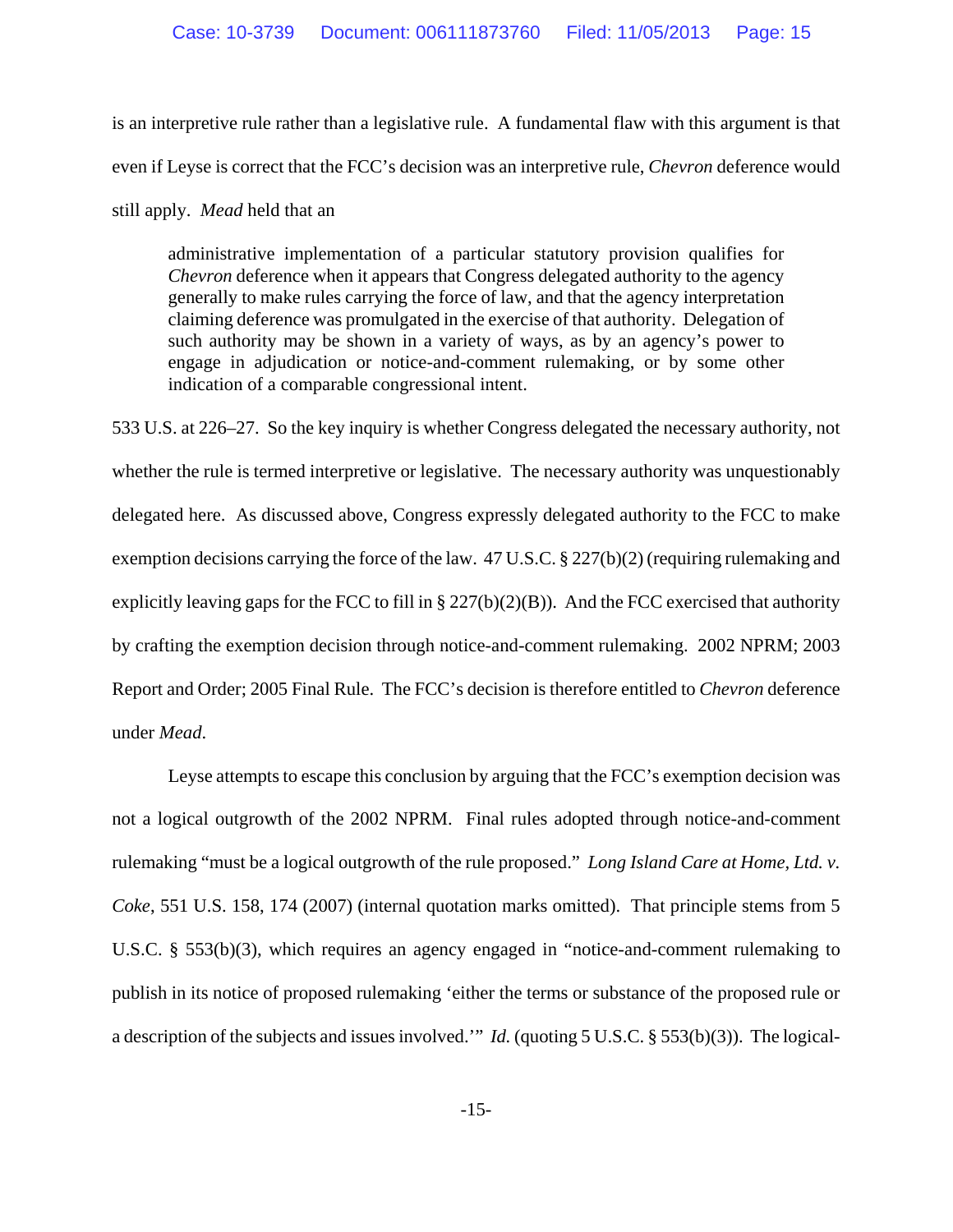outgrowth rule is used to ensure that § 553(b)(3)'s object—fair notice—is satisfied. *Id.*

The 2002 NPRM stated, among other things, the following:

[W]e also seek comment on prerecorded messages sent by radio stations or television broadcasters that encourage telephone subscribers to tune in at a particular time for a chance to win a prize or some similar opportunity. Does the Commission need to specifically address these kinds of telemarketing calls, and, if so, what rules might we adopt to appropriately balance consumers' interest in restricting unsolicited advertising with commercial freedoms of speech?

2002 NPRM ¶ 32. Prerecorded calls from broadcasters that encourage consumers to tune in at a particular time for a chance to win a prize obviously invite the consumer to tune into the broadcast occurring at that time. So the FCC was providing notice that it was considering calls that promoted broadcasts, and more generally, stations themselves, since calls promoting broadcasts also promote the stations those broadcasts appear on. In the 2005 Final Rule, the FCC "concluded that if the purpose of the message is merely to invite a consumer to listen to or view a broadcast, such message is permitted under the rules as a commercial call that does not include or introduce an unsolicited advertisement or constitute a telephone solicitation." 70 Fed. Reg. 19330, 19335. This final rule flows logically from the 2002 NPRM.

Moreover, several commenters—including at least three and possibly four individuals who, like Leyse, believed that prerecorded calls promoting a station violated the TCPA—responded to the broader issue of whether calls inviting consumers to tune into broadcasts or stations are prohibited under the TCPA. 2003 Report and Order ¶ 145 n. 498 (summarizing comments). And comments that address the issue resolved in the Final Rule provide evidence that the notice was adequate. *See Ne. Md. Waste Disposal Auth. v. Envtl. Prot. Agency*, 358 F.3d 936, 952 (D.C. Cir. 2004). Because fair notice was provided, the FCC's exemption decision was a logical outgrowth of the proposed rule. So the notice-and-comment rulemaking was valid, and the FCC decision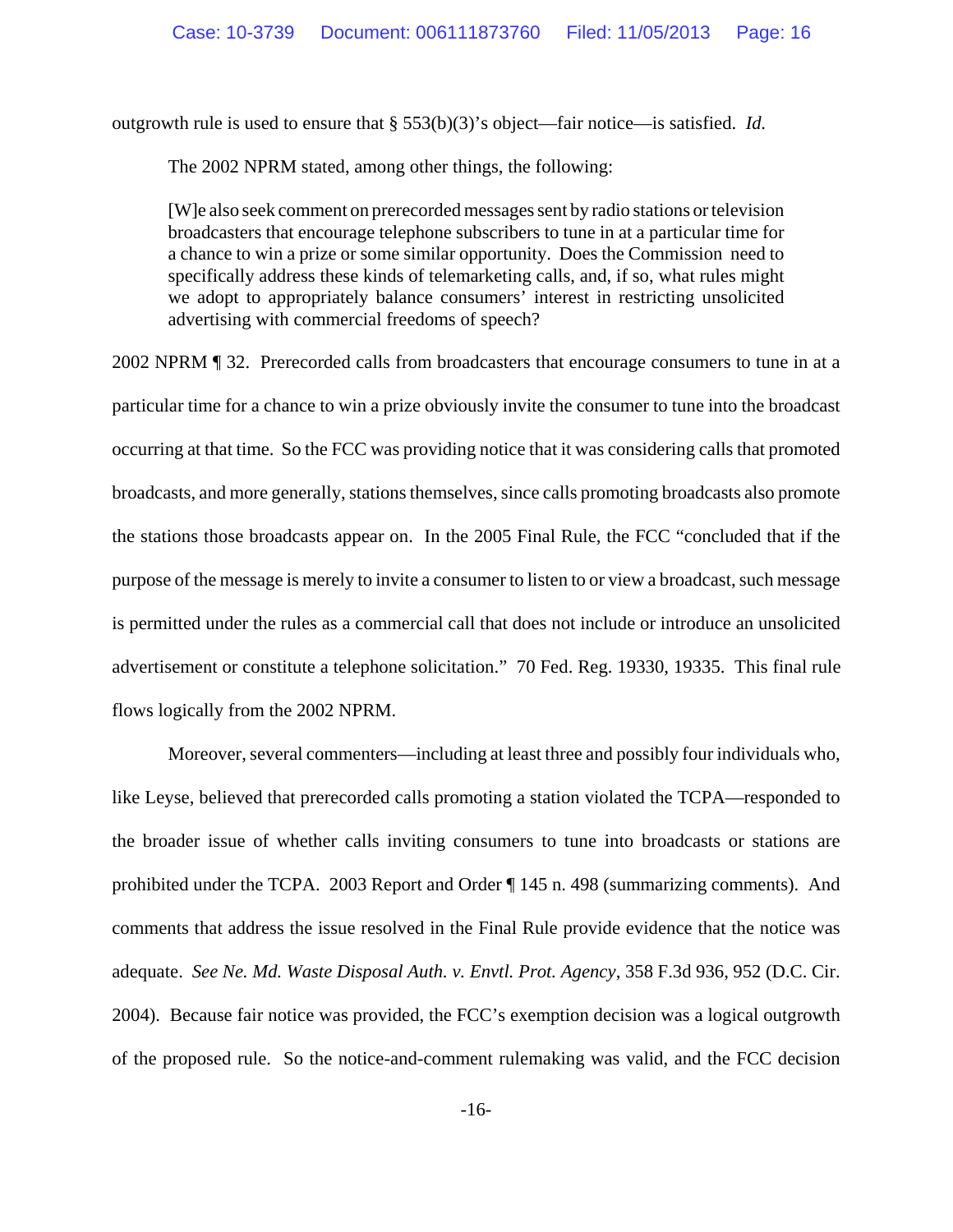resulting from that rulemaking is entitled to *Chevron* deference.

We turn now to whether the Hobbs Act deprives the district court or this court of jurisdiction to apply a *Chevron* analysis.

## **C. The Hobbs Act**

The Hobbs Act provides courts of appeal with exclusive and time-limited jurisdiction over actions "made reviewable by section 402(a) of title 47," 28 U.S.C. § 2342(1), and that section makes reviewable "[a]ny *proceeding* to enjoin, set aside, annul, or suspend any *order* of the Commission under this chapter," § 402(a) (emphasis added). Leyse argues that the Hobbs Act does not govern jurisdiction in this case because the FCC rule at issue here is not an "order," and that his suit is a not a "proceeding" with an objective made improper by the language of § 402(a).

The *Chevron* explanation above was undertaken because it is directly relevant to Leyse's first argument—that the Hobbs Act does not limit jurisdiction because the rule at issue here is not an "order." Leyse acknowledges that the Supreme Court, in *Columbia Broadcasting System, Inc. v. United States*, 316 U.S. 407 (1942), held that FCC regulations may be "orders" within the meaning of § 402(a). He argues, however, that under *Columbia Broadcasting*, a regulation is only an "order" to the extent that it has "force of law." *See Columbia Broad.*, 316 U.S. at 417 ("Such regulations which affect or determine rights generally even though not directed to any particular person or corporation, when lawfully promulgated . . . have the force of law and are orders . . . .").<sup>5</sup> Mirroring his argument on *Chevron* deference, Leyse argues that the FCC's 2003 rule was only an

<sup>&</sup>lt;sup>5"</sup>Generally, administrative orders are final and appealable if they impose an obligation, deny a right, or fix some legal relationship as a consummation of the administrative process." *Multistar Indus., Inc. v. Dept. of Transp.*, 707 F.3d 1045, 1052 (9th Cir. 2013) (internal quotation marks omitted) (discussing Hobbs Act jurisdiction to review "final orders" of the Department of Transportation).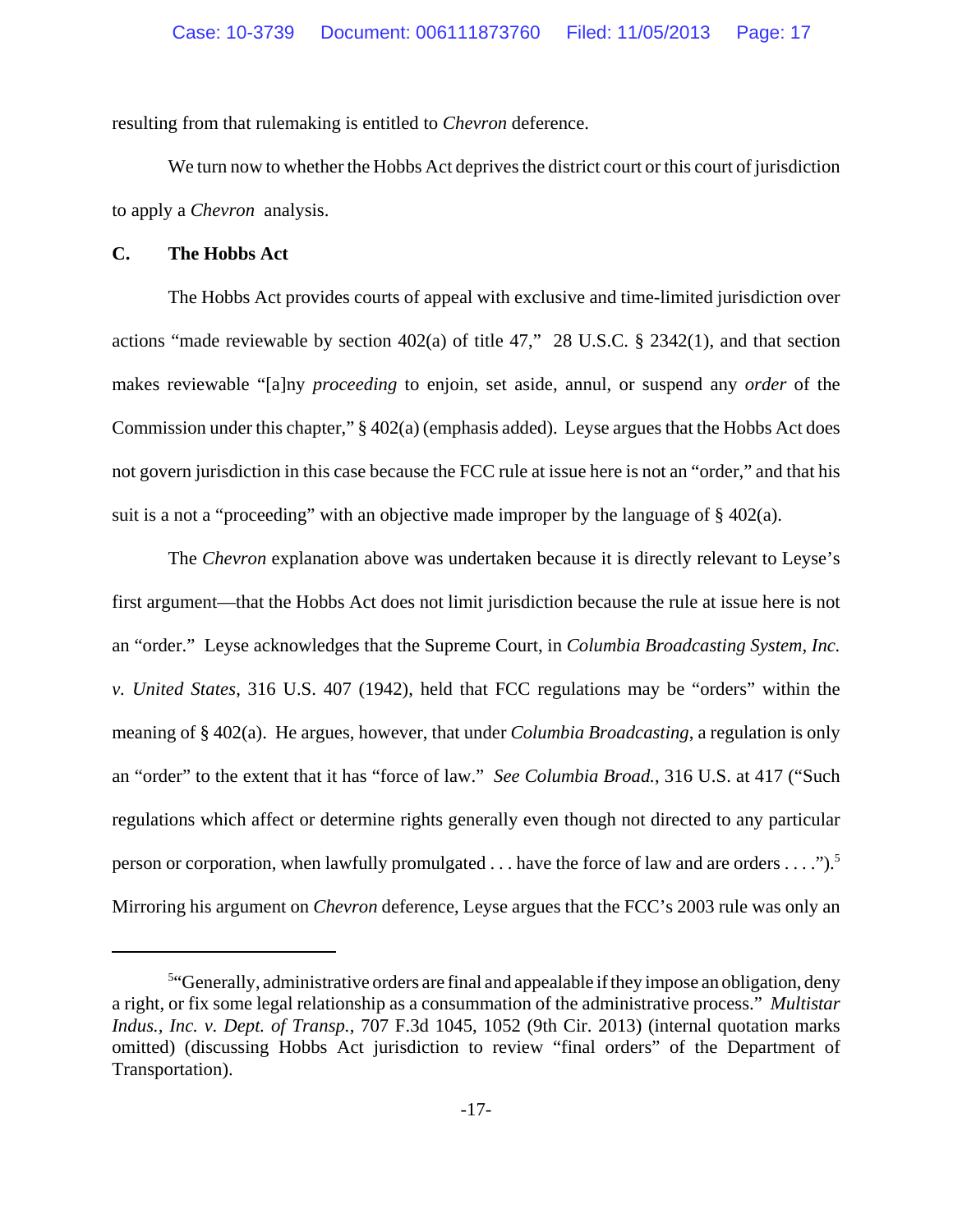interpretive rule—not a regulation—and did not have the force of law. But as we explained above, there is little question that Congress intended FCC rules of the type at issue here to have force of law. Thus, for the reasons articulated for giving the rule deference under *Chevron*, we would find it to be an "order" governed by the Hobbs Act pursuant to *Columbia Broadcasting*. 6

Leyse's final argument is that his TCPA lawsuit is not "a proceeding to enjoin, set aside, annul, or suspend" an order of the Commission, and therefore is not barred by the Hobbs Act under our decision in *United States v. Any and All Radio Station Transmission Equipment*, 204 F.3d 658 (6th Cir. 2000) ("*Maquina Musical*").7 For the following reasons, however, *Maquina Musical* presents a different case from the one at hand.

*Maquina Musical* involved a government action in district court that sought the forfeiture of broadcasting equipment used by the unlicensed microbroadcaster Maquina Musical. *Id.* at 663, 666–68. Under applicable law, the government could seize broadcasting equipment that was knowingly used to broadcast without a license. *Id.* at 666. Maquina Musical argued in defense that 47 C.F.R. § 73.512(c)—a FCC regulation that effectively barred new microbroadcasting licenses from being issued—"was an unconstitutional prior restraint on speech." *Id.* at 662, 666–67. But the district court held "that it lacked jurisdiction to entertain Maquina Musical's constitutional defenses because 28 U.S.C. § 2342 provides that the courts of appeals have exclusive jurisdiction 'to enjoin,

<sup>6</sup> Acknowledging the synchronicity between the *Chevron* analysis and this element of the Hobbs Act analysis does not put us in conflict with *CE Design*. In that case, the plaintiff did not argue on appeal that the FCC decision at issue was "anything other than a final FCC order." 606 F.3d at 448 n.4.

<sup>7</sup> Our precedent refers to this as the *Strawcutter* case after Strawcutter, a party in the case. But the analysis in that case most relevant to the present case occurs in the section involving the situation of Maquina Musical, another party to that case. Moreover, the parties refer to the case as *Maquina Musical*. We therefore do the same.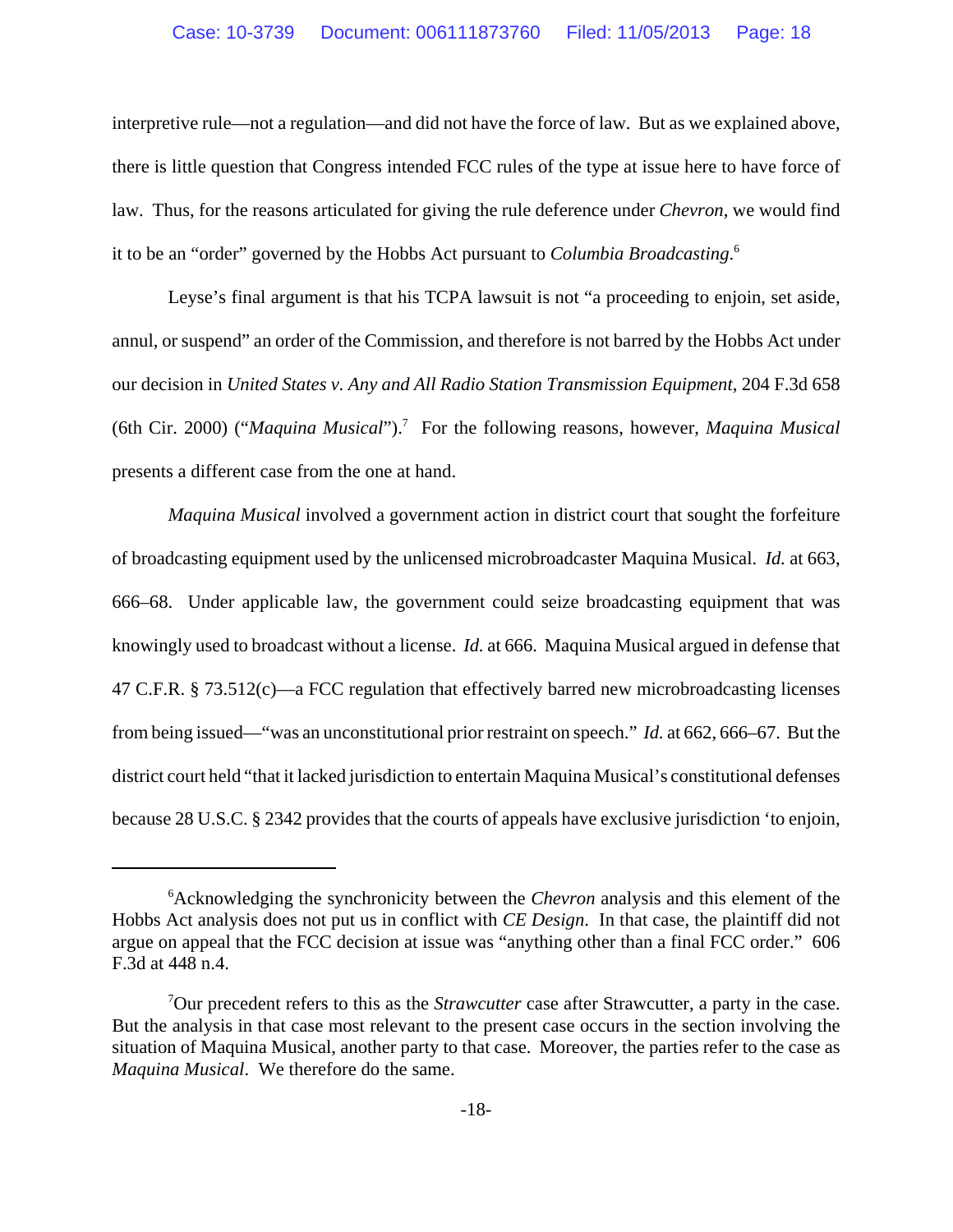set aside, suspend . . . or to determine the validity of . . . all final orders of the [FCC].'" *Id.* at 667 (alterations in original). This court disagreed with that holding and expressed concern that such interpretation of the statutory scheme would allow the government to seize Maquina Musical's property while simultaneously denying Maquina Musical the ability to contest the "legal basis of the government's forfeiture case." *Id.*

Since then, however, we have been hesitant to allow district courts to consider claims that implicate the validity of an FCC action, as illustrated by the next Sixth Circuit case to address this question, *La Voz Radio De La Communidad v. FCC*, 223 F.3d 313 (6th Cir. 2000). *La Voz* also involved an unlicensed microbroadcaster, but this time, the microbroadcaster (La Voz) applied for a license and the FCC returned the application because it was "grossly deficient." *Id.* at 316. A few months later, La Voz filed a complaint against the FCC District Director, seeking to enjoin the government from preventing La Voz from broadcasting its message and from sanctioning La Voz either criminally or civilly. *Id.* at 317. La Voz also argued that the FCC's regulation barring the issuance of broadcast licenses to microbroadcasters was unconstitutional. *Id.* at 315–16, 318. The government moved to dismiss for lack of jurisdiction and the district court agreed. *Id.*

We upheld that determination on appeal, distinguishing the case from *Maquina Musical* and reasoning that La Voz's complaint was "essentially a claim for prospective relief against the FCC," which "disregard[ed] Congress's directive that review of the FCC's administrative actions should occur in the courts of appeals (and, in many cases, specifically in the District of Columbia Circuit)." *Id.* at 320. In both *La Voz* and *Maquina Musical*, the microbroadcasters argued that the FCC regulations barring the issuance of broadcast licenses to microbroadcasters were unconstitutional, but the district court had jurisdiction to consider that argument only in *Maquina Musical*. This is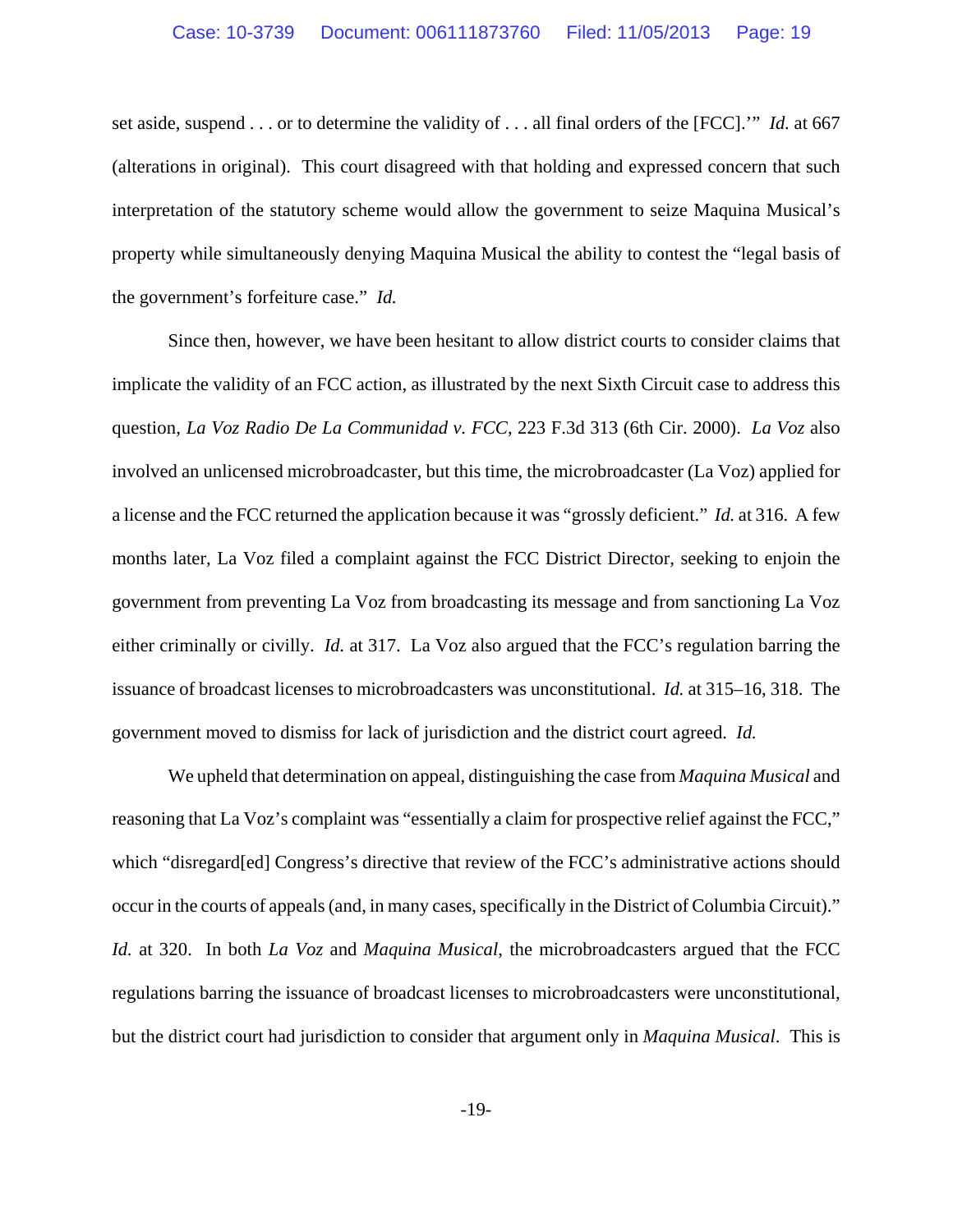so because *La Voz* was a collateral attack on the FCC's denial of La Voz's license, and *Maquina Musical* was a direct in rem forfeiture action that was found not to involve a challenge to an FCC order.

In *United States v. Szoka*, 260 F.3d 516 (6th Cir 2001), we reinforced the principles applied in *Maquina Musical* and *La Voz*. The FCC in that case obtained a valid cease-and-desist order against an unlicensed broadcaster. *Id.* at 520. In unsuccessfully resisting that order, Szoka argued that the "FCC regulations prohibiting the licensing of low-power radio stations violated the First Amendment." *Id.* Szoka then appealed that order to the District of Columbia Circuit as required by 47 U.S.C. § 402(b)(7). *Id.* But because he refused to stop broadcasting even after the FCC obtained the cease-and-desist order, the FCC filed an action in district court, successfully obtaining an injunction preventing him from broadcasting. *Id.* at 521. During that proceeding, the district court expressed skepticism about the FCC's ban on low-power broadcasting, but concluded that it lacked jurisdiction to consider these claims because the D.C. Circuit had exclusive jurisdiction to hear them in Szoka's appeal of the cease-and-desist order itself. *Id.*

On appeal of the district court's injunction, Szoka argued that the

district court erred when it refused to consider Szoka's constitutional defenses to the government's motion for an injunction. Szoka argued to the district court and continues to argue on appeal that the FCC's former ban on microradio broadcasters is unconstitutional because it violates the First Amendment. As a result, he claims that the FCC cannot seek an injunction enforcing its cease and desist order.

*Id.* at 525. We affirmed the judgment of the district court, holding that there was no jurisdiction in the injunction proceeding or the resulting appeal to consider Szoka's constitutionality arguments. *Id.* at 526–28.

The court's analysis is the most thorough and clear of the three Sixth Circuit cases on point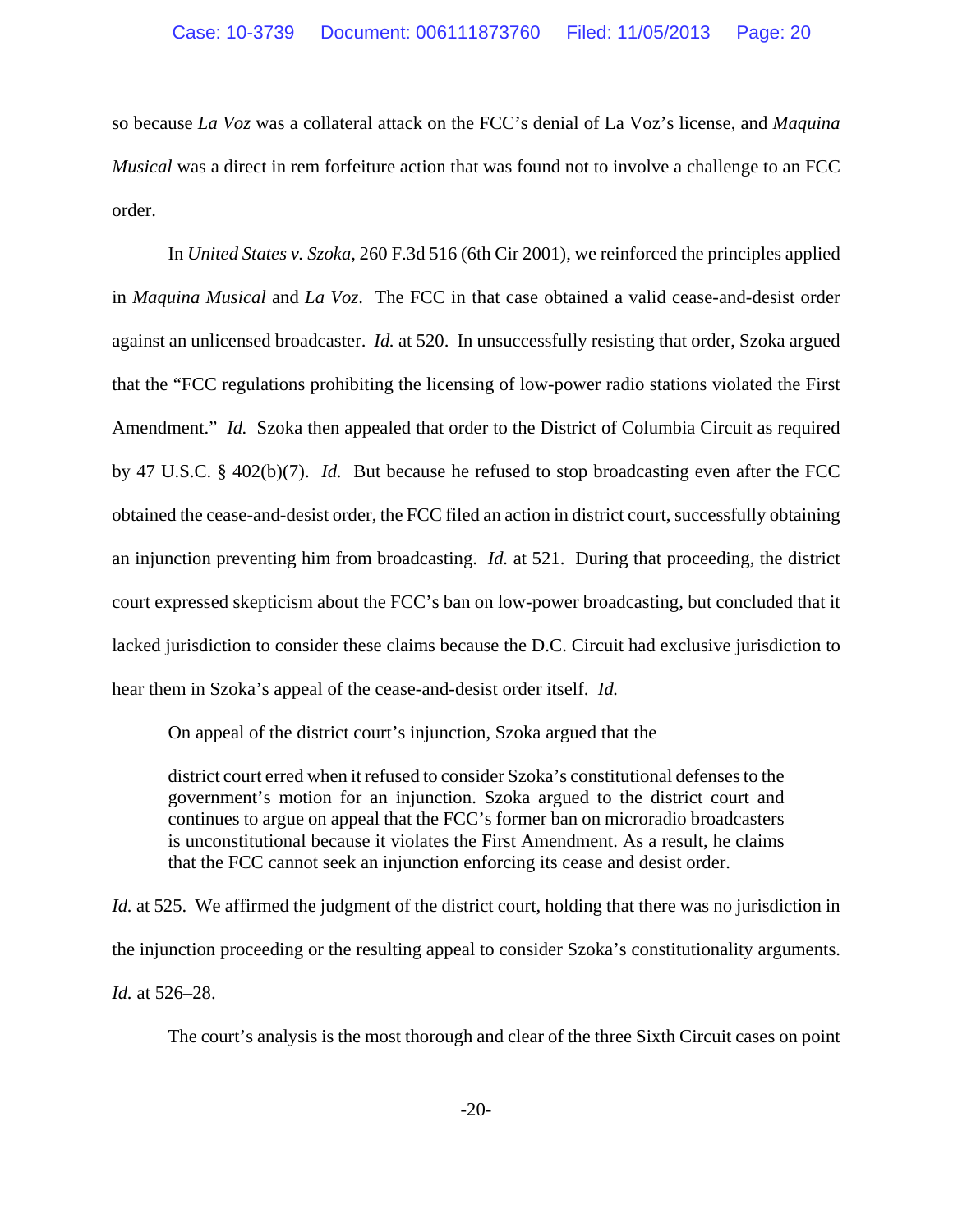and is worth quoting at length:

While the circumstances of this case differ from those of *La Voz*, the controlling legal principles do not. *La Voz* emphasized that when . . . the FCC institutes an in rem forfeiture action—and not an administrative action—against a microbroadcaster, the broadcaster can raise and the district court can consider constitutional defenses. However, if the FCC institutes administrative proceedings, such as the issuance of a cease and desist order, against a microbroadcaster, the microbroadcaster must pursue his constitutional claims through the means given by Congress, which is the administrative process undertaken by the FCC and its review in the D.C. Circuit. Just as the plaintiff in *La Voz* could not use a constitutional claim as a sword to launch a preemptive strike against the FCC, so too is Szoka unable to use his constitutional claim as a shield in defense against the FCC's motion for an injunction enforcing the cease and desist order. . . .

This result allows Szoka to raise his constitutional defenses within the scheme contemplated by the Communications Act. In [*Maquina Musical*], no FCC order was issued against the unlicensed microbroadcaster. Instead, the FCC went directly to the district court and instituted an in rem forfeiture action against the broadcaster. The broadcaster had no other forum in which to present his constitutional defenses. In this case, however, an FCC order was issued against Szoka, mandating that he cease and desist from broadcasting without a license. Szoka had the opportunity to raise his constitutional defenses in the course of the administrative action undertaken by the FCC. The FCC considered all of Szoka's constitutional defenses and rejected them. Szoka can raise his constitutional defenses once more in his appeal of the cease and desist order to the D.C. Circuit. There was no need for the district court to address Szoka's constitutional arguments, because he was able to raise them in other proceedings.

*Id.* at 527–28.

We agree with Leyse that *Maquina Musical* demonstrates that there may be limits to the extent the Hobbs Act and other similar statutory restrictions on judicial review apply to some constitutional defenses. For example, it is not clear that the Hobbs Act's sixty-day limit on court-ofappeals jurisdiction applies to all *as-applied* arguments. *See State of Tex. v. United States*, 749 F.2d 1144, 1146 (5th Cir. 1985) ("When an agency applies a previously adopted rule in a particular case, the Hobbs Act sixty-day limit does not bar later judicial review of the substantive statutory authority for their enactment or of their applicability to a particular situation."); *see also NLRB Union v.*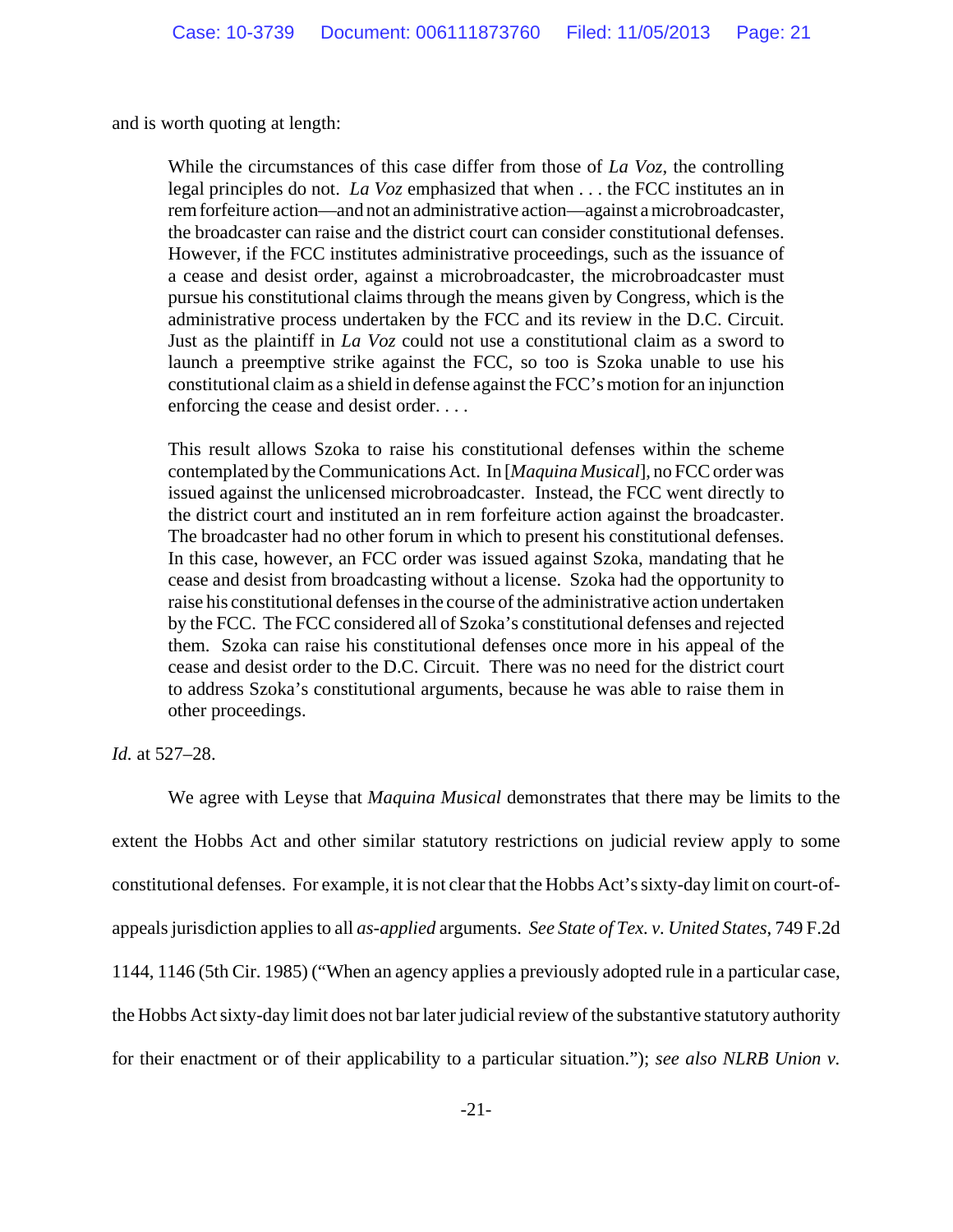*FLRA*, 834 F.2d 191, 195–96 (D.C. Cir. 1987) (suggesting that a regulation or rule may be challenged after the expiration of a statutory limitations period where the rule is blatantly unconstitutional or ultra vires); *Cellular Telecomm's & Internet Ass'n v. FCC*, 330 F.3d 502, 508 (D.C. Cir. 2003) (citing *NLRB Union*, 834 F.2d at 195–97). *Cf. Koretoff v. Vilsack*, 707 F.3d 394, 401 (D.C. Cir. 2013) (Williams, J., concurring) (suggesting, in the context of the administrativewaiver doctrine, that certain limits on judicial review of agency rules may be inappropriate for those individuals or entities "ill-represented by broad industry groups and unlikely to be adequately lawyered-up at the rulemaking stage").

But Leyse's TCPA claim is a far cry from *Maquina Musical,* raises none of the constitutional questions at issue in that case, and is not an as-applied challenge. Rather, Leyse's argument is a facial attack on the TCPA exemption, in which he argues that the rule is invalid or should be set aside because of procedural deficiencies in its promulgation. The claim is an attempt to re-hash the arguments made by Biggerstaff throughout the process of his petition and the subsequent rulemaking. Attacks such as these—on the "procedural genesis of administrative rules"—are exactly the kind of facial attacks on the validity of FCC orders that the Hobbs Act meant to confine. *See Florilli Corp. v. Pena*, 118 F.3d 1212, 1214 (8th Cir. 1997) (citing *JEM Broad. Co. v. FCC*, 22 F.3d 320, 324 (D.C. Cir. 1994)); *cf. NLRB Union*, 834 F.2d at 195 ("[T]his court has repeatedly distinguished indirect attacks on the substantive validity of regulations . . . from like attacks on their procedural lineage."); *Hire Order Ltd. v. Marianos,* 698 F.3d 168, 170 (4th Cir. 2012) (noting that Hobbs Act caselaw supporting the possibility of as-applied challenges after the expiration of a statutory limitations period did not support the possibility of a facial challenge).

Applying the principles from these cases to the present case yields the conclusion that the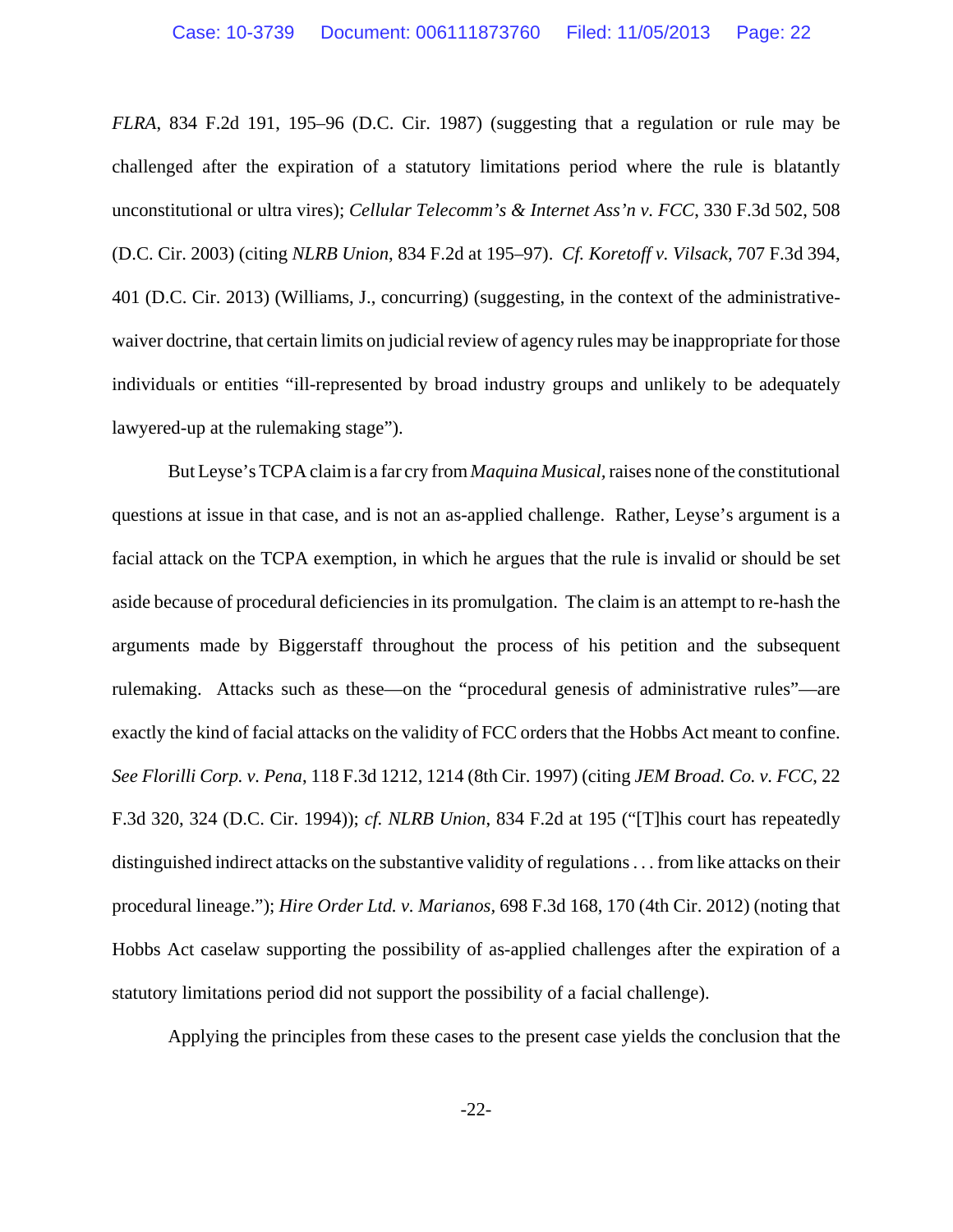district court did not have jurisdiction to consider Leyse's arguments that the FCC's exemption decision should be set aside because of procedural infirmities. His collateral attack on the procedural validity of the FCC's decision does not fall within *Maquina Musical*'s exception to the Hobbs Act.

The Supreme Court's decision in *FCC v. ITT World Commc'ns, Inc.,* 466 U.S. 463 (1984), supports this conclusion. In that case, ITT and other companies involved in providing overseas telecommunications filed a rulemaking petition seeking to prevent the FCC from negotiating with foreign governments in a series of meetings called the Consultative Process that sought to encourage competition in telecommunications services. *Id.* at 468. The petition claimed that such negotiations were beyond the FCC's authority. *Id.* After the FCC denied the petition, the companies appealed to the D. C. Circuit. *Id*. at 466. ITT then sued the FCC directly in federal district court, arguing that the FCC had no authority to negotiate at the Consultative Process and seeking to enjoin that practice. *Id* at 466–67. The district court dismissed that count as beyond its jurisdiction in accordance with the Hobbs Act, but the D.C. Circuit reversed. *Id.*

On appeal, the Supreme Court held that

[e]xclusive jurisdiction for review of final FCC orders, such as the FCC's denial of respondents' rulemaking petition, lies in the Court of Appeals. 28 U.S.C. § 2342(1); 47 U.S.C. § 402(a). Litigants may not evade these provisions by requesting the District Court to enjoin action that is the outcome of the agency's order. . . . In substance, the complaint filed in the District Court raised the same issues and sought to enforce the same restrictions upon agency conduct as did the petition for rulemaking that was denied by the FCC.

*Id.* at 468 (internal citations omitted). The Court also reasoned that the "gravamen of both the judicial complaint and the petition for rulemaking was to require the agency to conduct future sessions on the terms that ITT proposed." *Id.* at 468 n.5. So the Court held that the Hobbs Act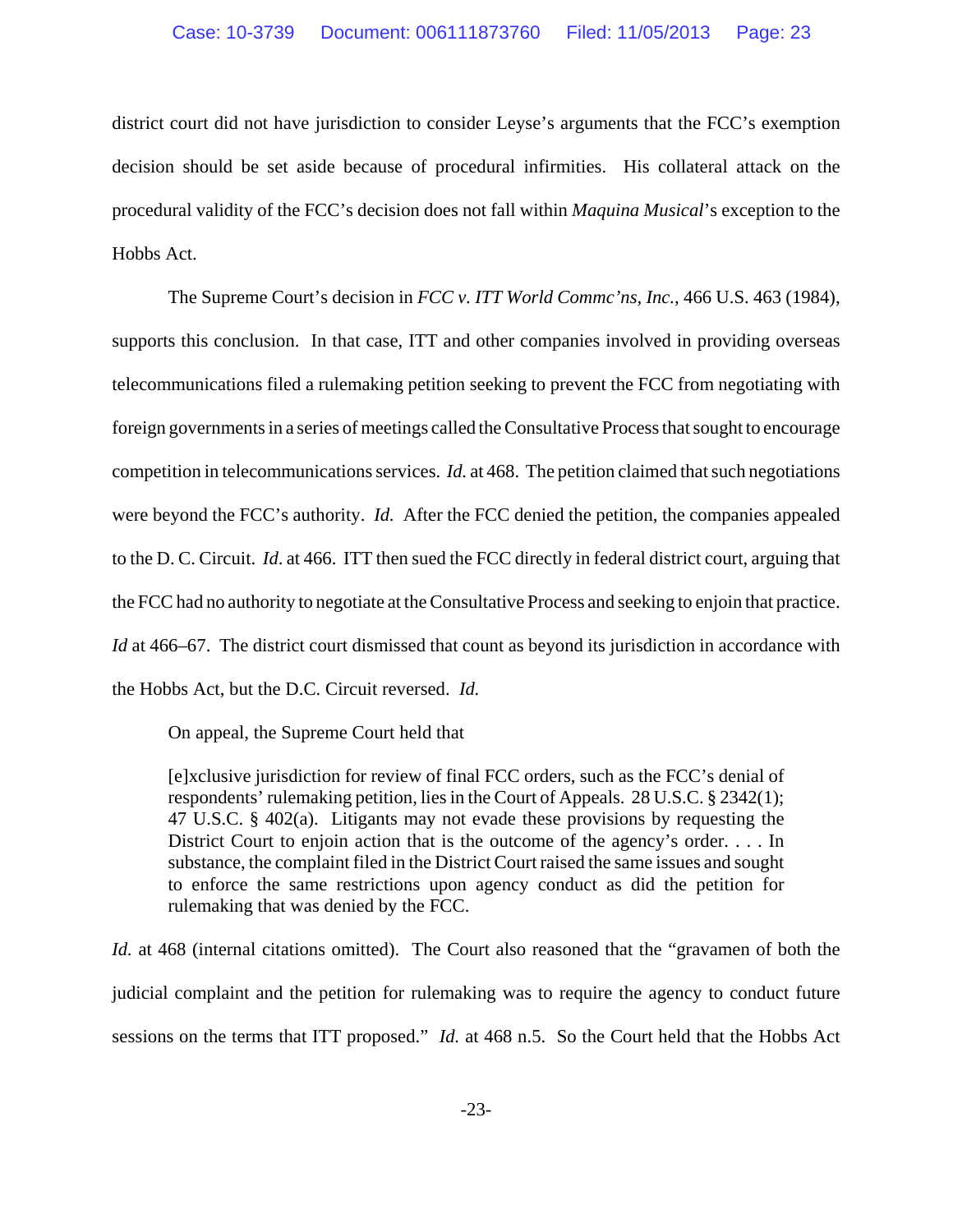reached an action (ITT's lawsuit in federal court) that collaterally attacked an FCC order (the FCC's denial of the telecommunication companies' rulemaking petition). Our interpretation of § 2342 and § 402(a) as barring Leyse's argument in this case therefore fits comfortably within the parameters of *ITT World*.

*ITT World* also underscores that the Hobbs Act would not have barred Leyse from challenging the TCPA exemption by petitioning the FCC for a declaratory ruling under 47 C.F.R. § 1.2 or to initiate a new rulemaking under 47 C.F.R. § 1.401. The FCC's denial of such a petition would then be reviewable in the courts of appeals. *See ITT World*, 466 U.S. at 468 & n.5; *Cellular Telecomms.*, 330 F.3d at 508. By filing a request for a declaratory ruling, Leyse would become a "party aggrieved" within the definition of the Act, 28 U.S.C.§ 2344, and would then have sixty days to seek judicial review. *But cf. Natural Res. Def. Council v. Nuclear Regulatory Comm'n*, 666 F.2d 595, 602–03 (D.C. Cir. 1981) (noting that a party who had the opportunity to seek direct review of a regulation cannot use a petition to repeal a regulation as a "back door procedural challenge[]" to challenge the procedures used to promulgate the original rule).

Leyse, however, did not follow the prescriptions of the Hobbs Act. Instead he filed the instant suit. And because he had already pursued litigation over the same phone call in the Second Circuit, he knew that Clear Channel's defense would depend on the FCC's exemption provision. Under these circumstances, the district court had jurisdiction to consider the scope of the exemption and whether the call fit within it. But, based on our precedent and in accordance with the analysis of *ITT World*, the Hobbs Act deprives the district court below—and this court on appeal—of jurisdiction over the argument that the exemption was invalid or should be set aside because of procedural concerns. *See CE Design*, 606 F.3d at 448 ("[T]he Hobbs Act's jurisdictional limitations